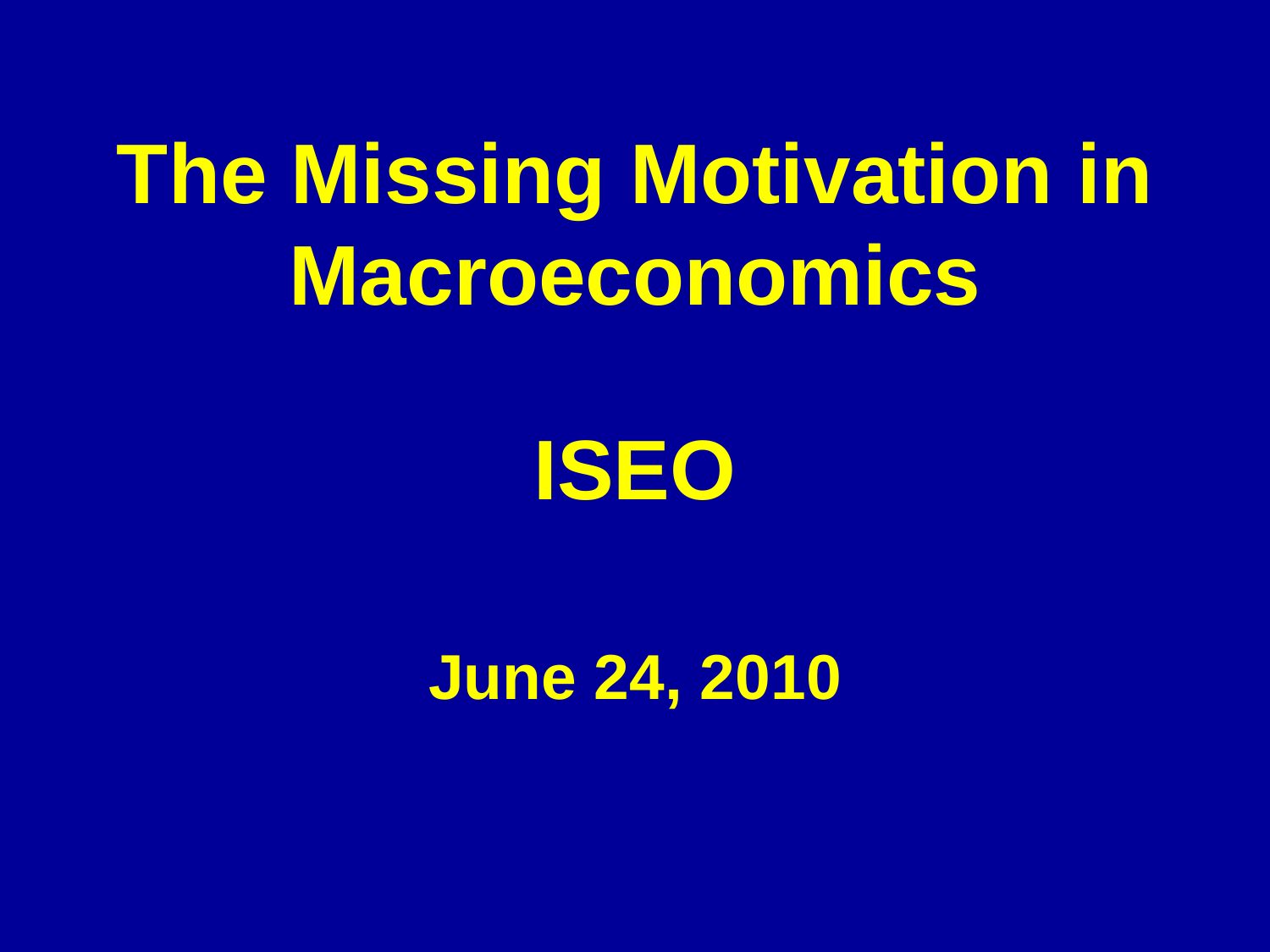## **Thanks to Rachel Kranton.**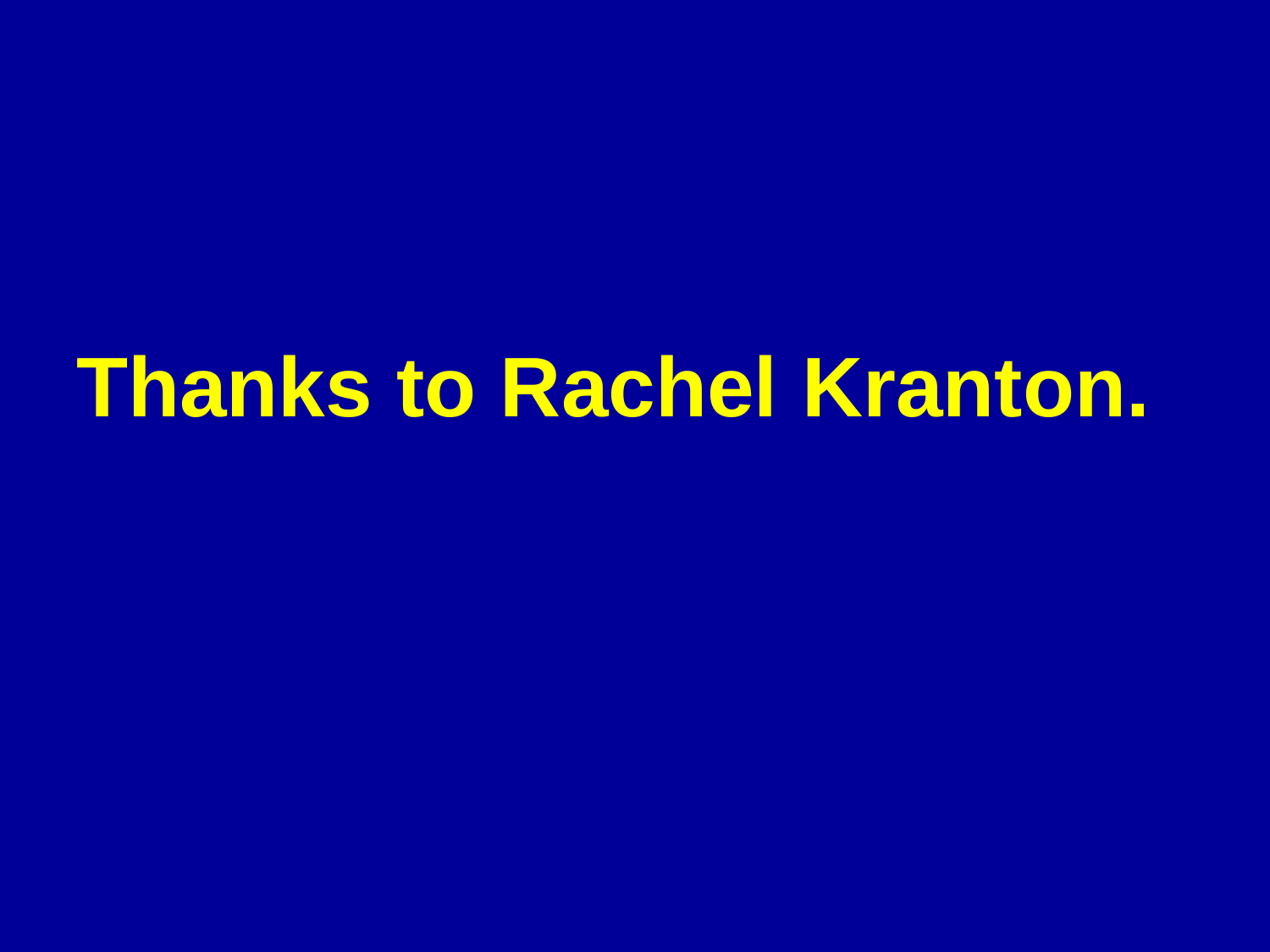**I. Introduction**

• **Macroeconomics changed.**

• **Objection to casual ways.**

• **Derivation from economic principles.**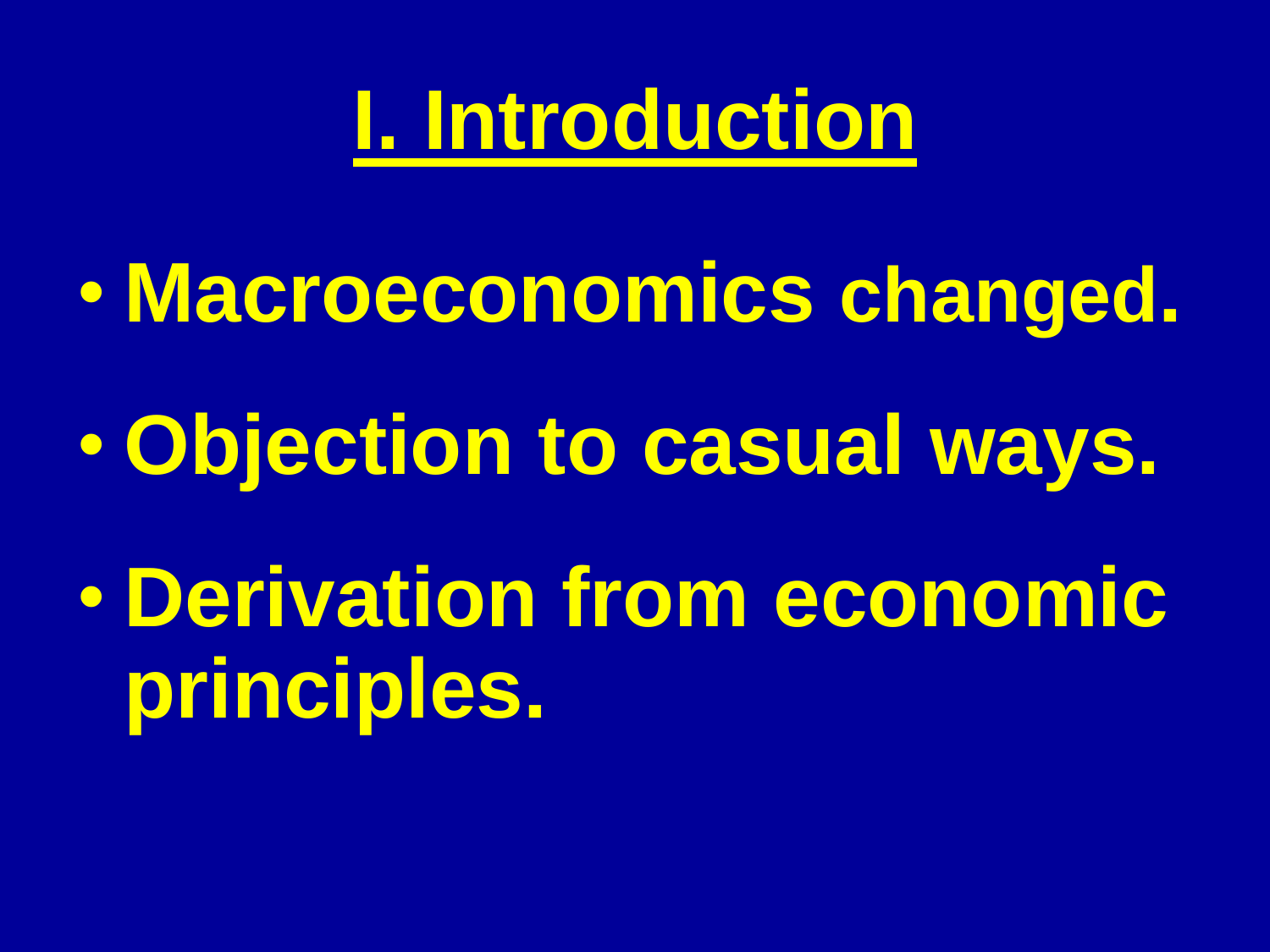#### **Five Neutralities**

- **Independence of consumption and current income (given wealth).**
- **Modigliani-Miller theorem.**
- **Natural rate theory.**
- **Inability to stabilize output with rational expectations.**
- **Ricardian equivalence.**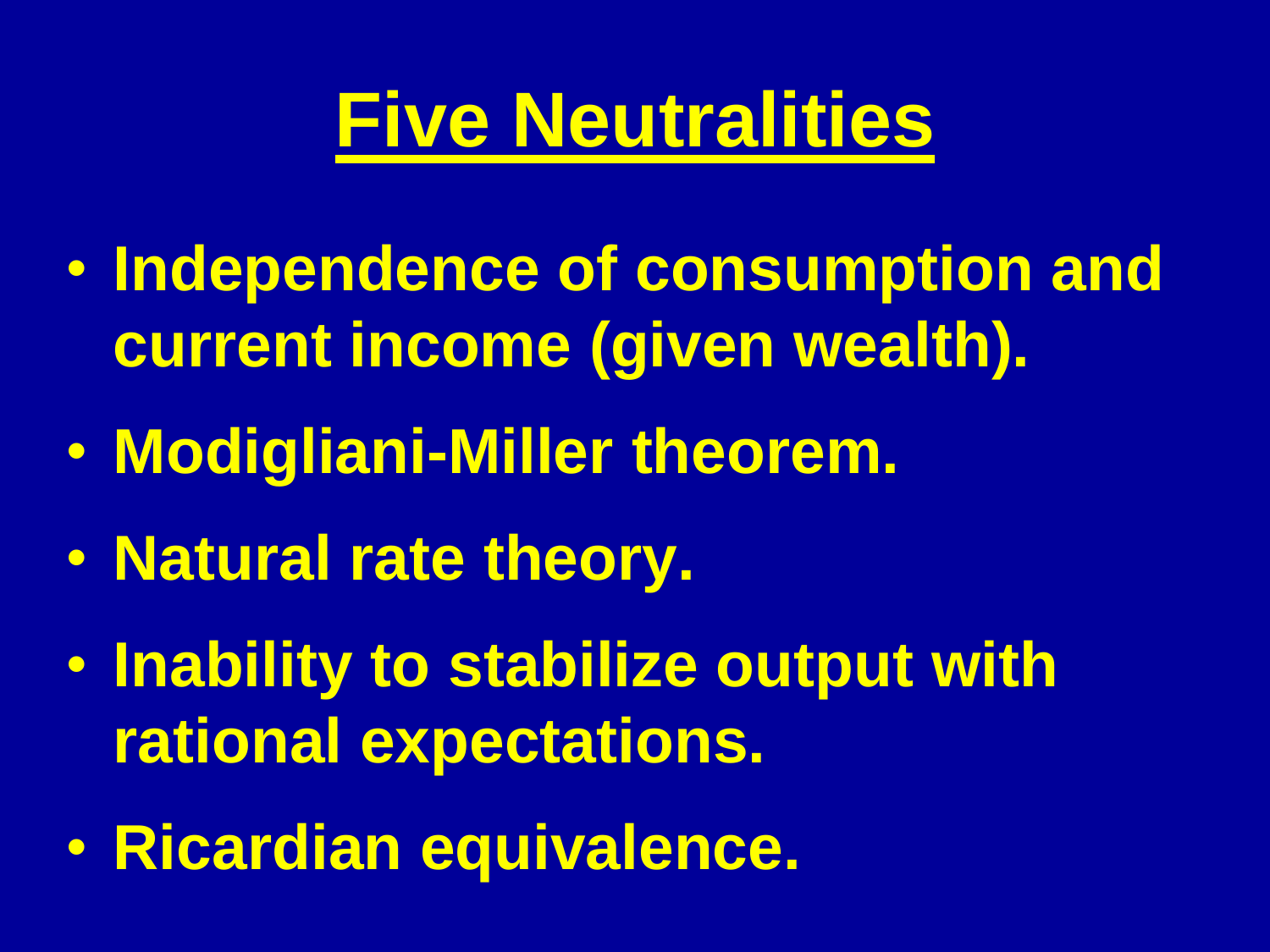#### **Consequences of Neutralities**

## • **Neutralities fly in face of Keynesian economics.**

• **Anti-Keynesian conclusions: Previously unsuspected.**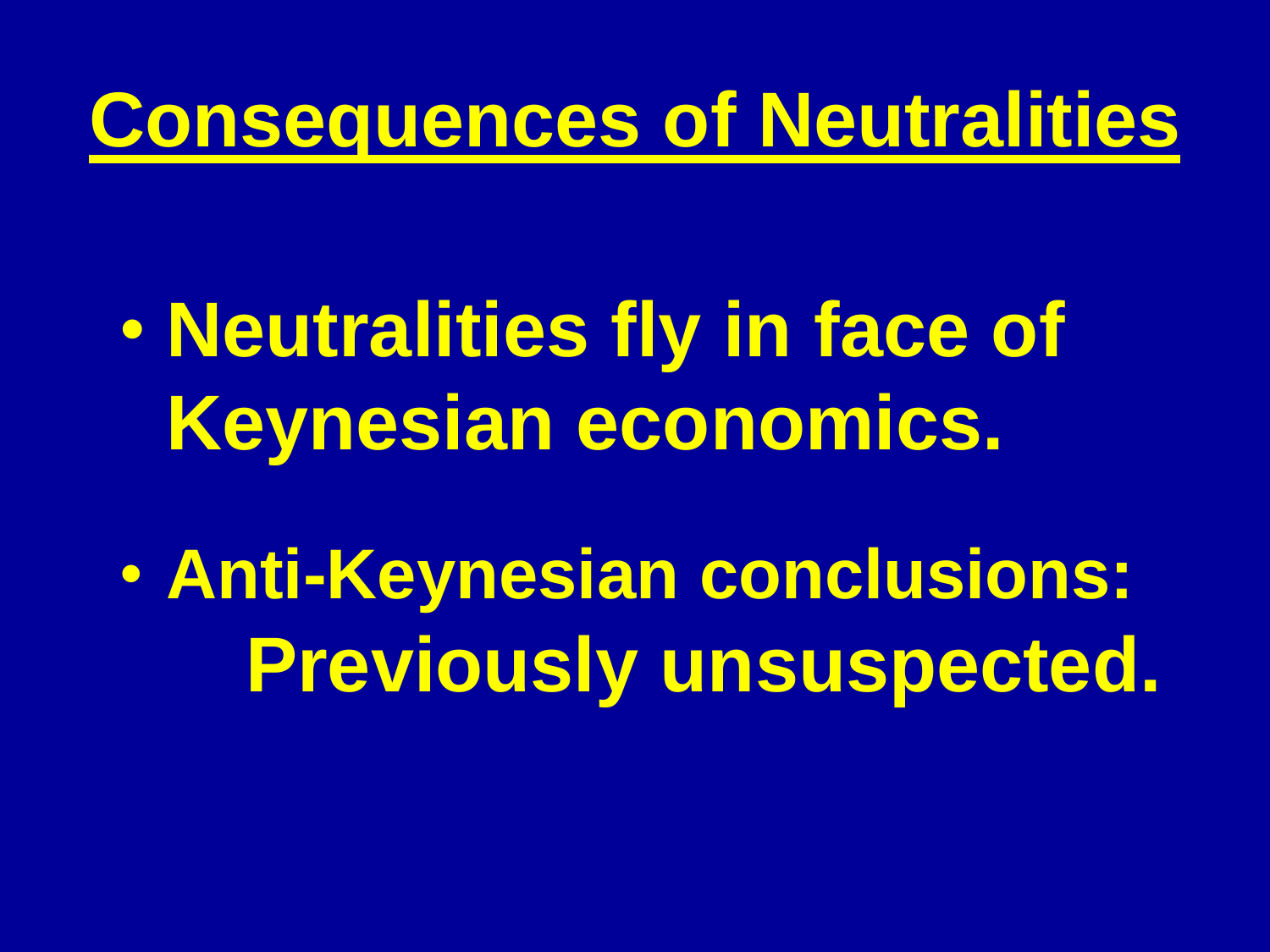#### **Reaction to Neutralities**

- **New Classical Economists:**
- **A Tell-Tale:**

– **Keynesian economists: Wrong thinking**.

–**Scientific reasoning: More precise economics**.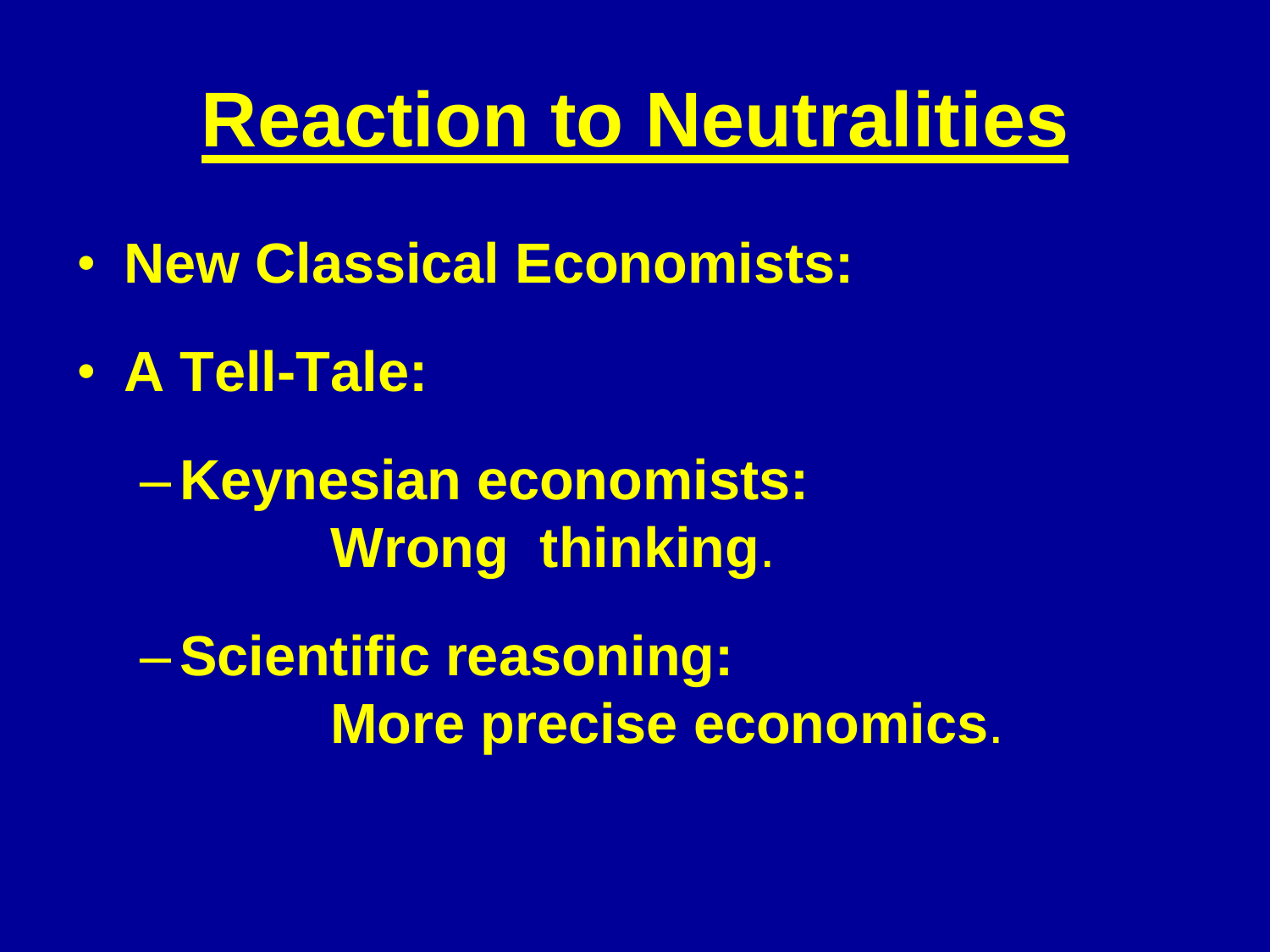#### **Reaction of Keynesians**

• **New Keynesians:**

–**Acceptance of utility/profit maximization for microfoundations.**

–**View the neutralities as having generality.**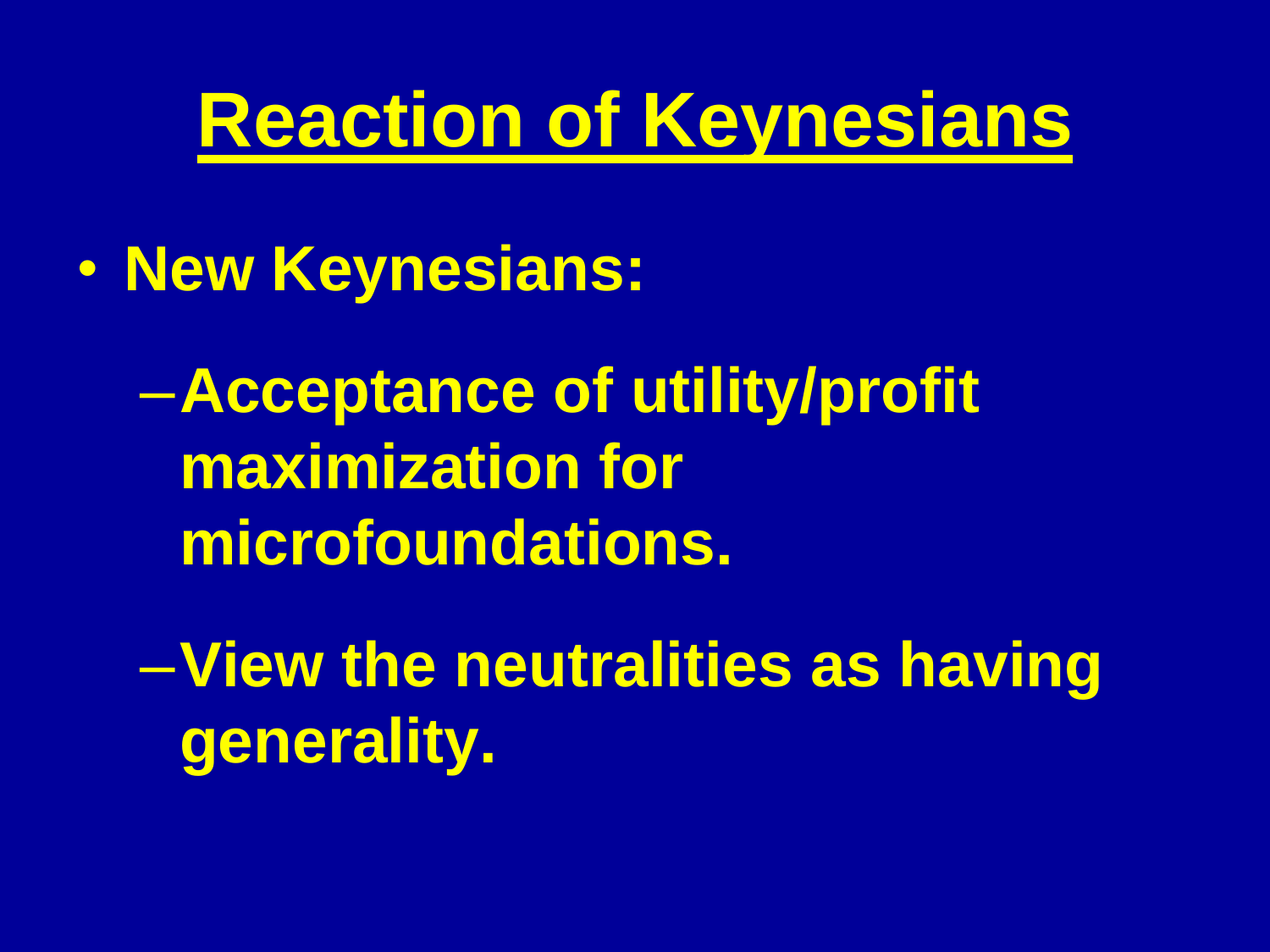#### **Generality of Neutralities**

• **Neutralities describe equilibria of competitive economies with complete information irrespective of preferences:**

–*As long as those preferences correspond to economists' typical descriptions of them.*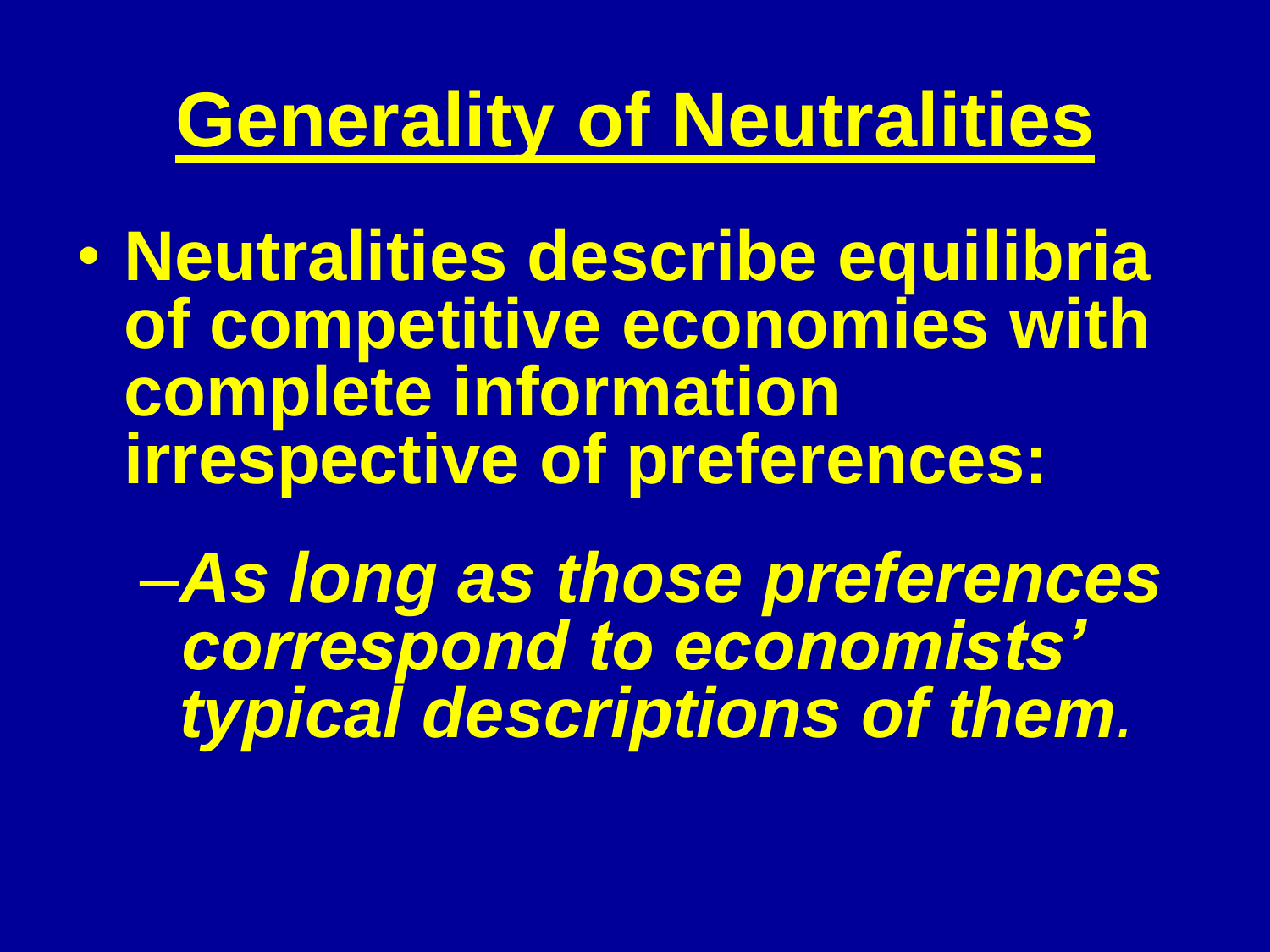#### **New Keynesians Add Frictions**

- **Credit constraints.**
- **Market imperfections.**
- **Information failures.**
- **Tax distortions.**
- **Staggered contracts.**
- **Uncertainty.**
- **Bounded rationality.**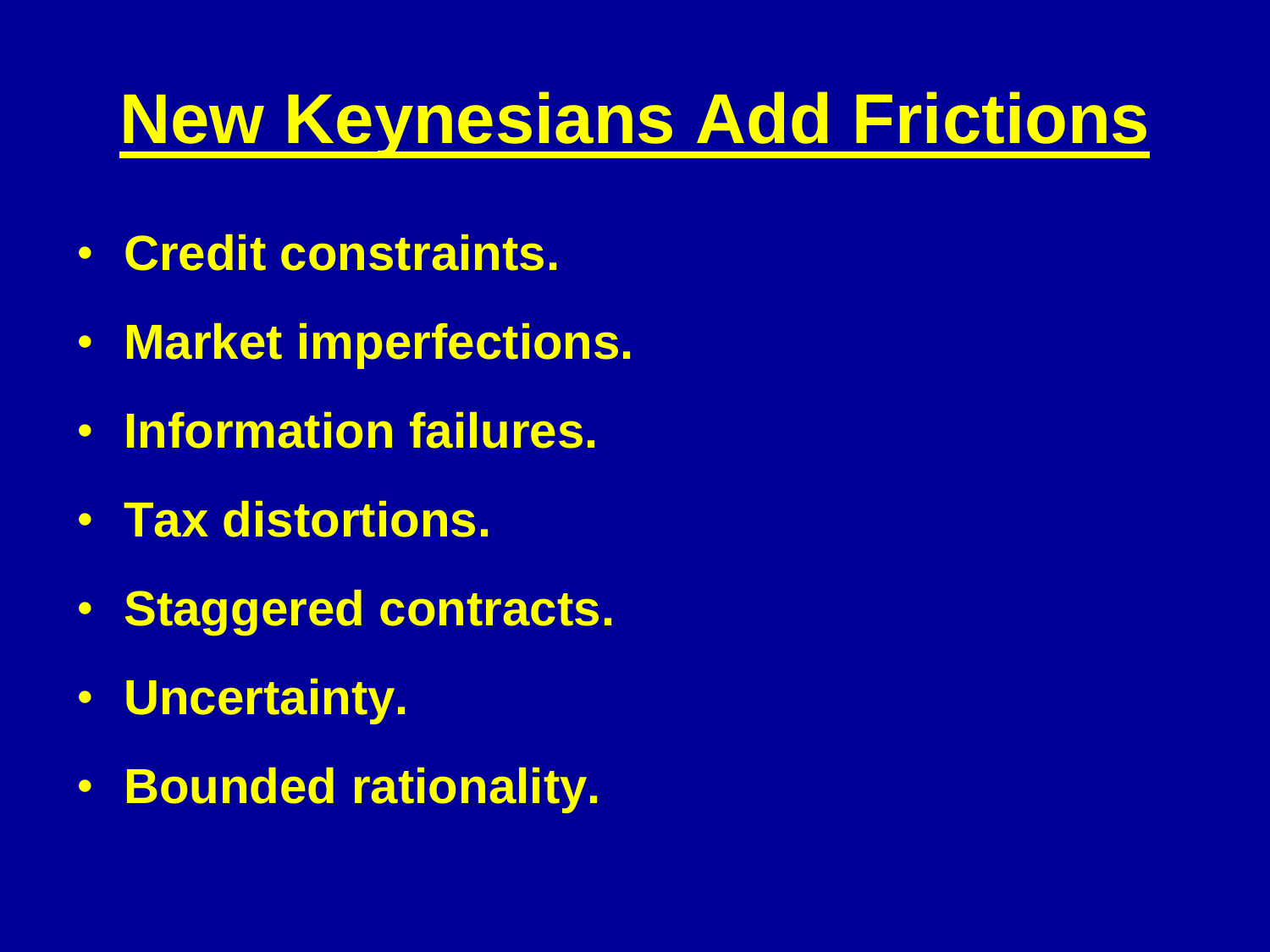

• **Derive behavior from utility and profit maximization.**

–**Captures** *purposefulness.*

• **Question the generality of the preferences that lead to the five neutralities.**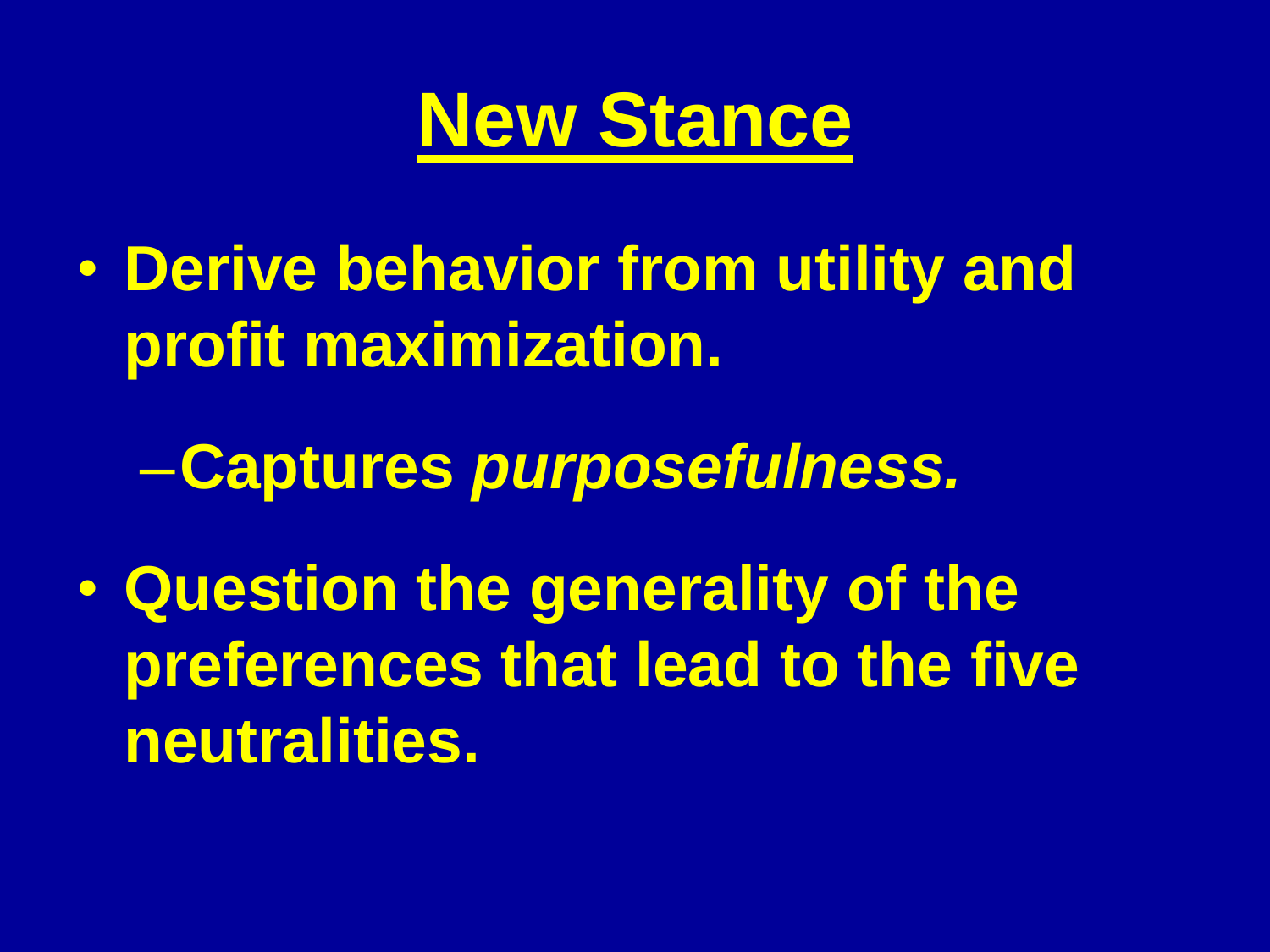#### **Preferences Narrowly Defined**

- **Missing motivation:**
	- –**Fail to incorporate norms of decision-makers.**
- **Norms:**

– **How they and others** *should* **behave.**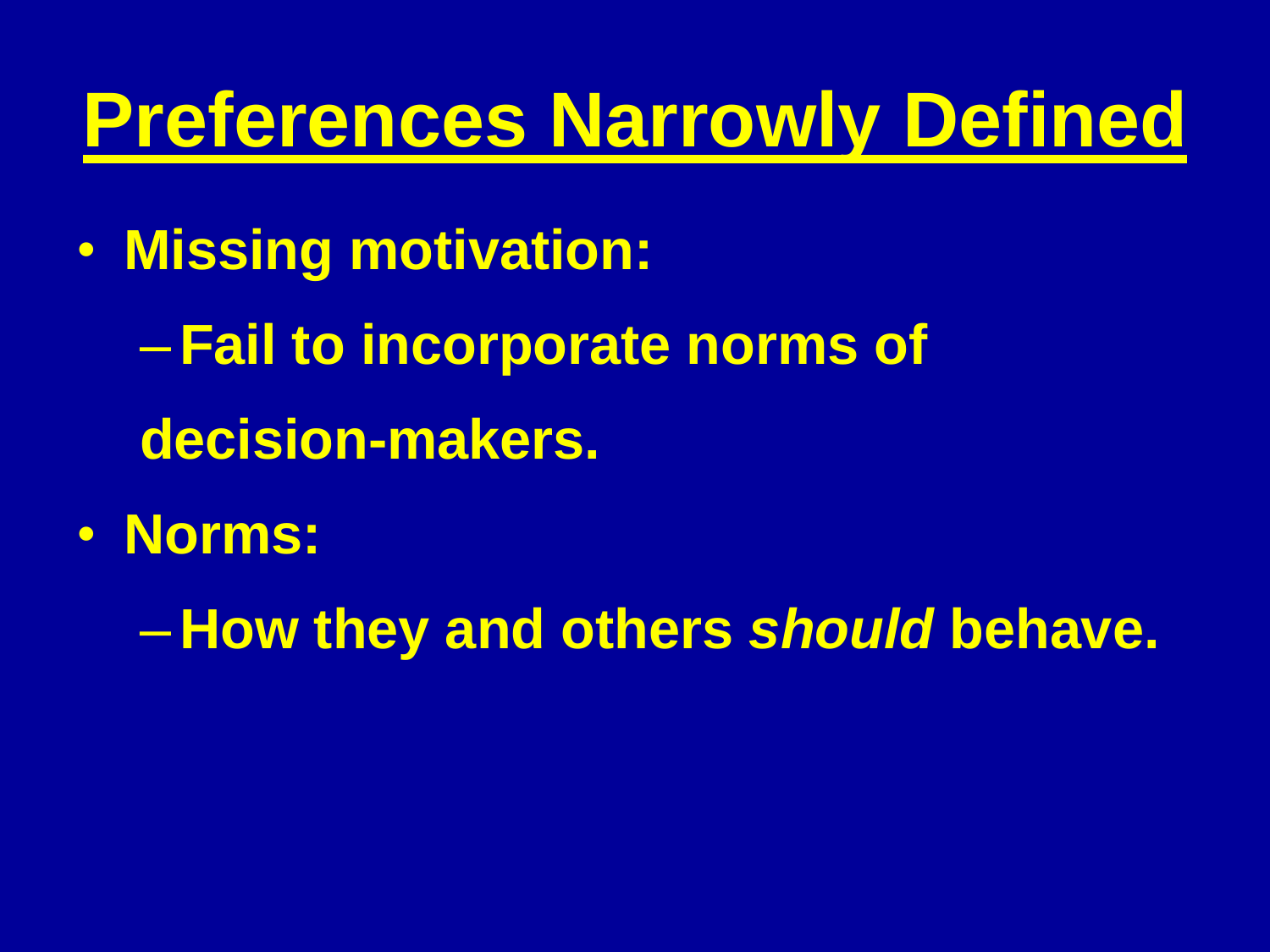#### **Norms: Violation of Neutralities**

- **Consumption dependent on current income.**
- **Investment dependent on cash flow.**
- **Wages and prices dependent on nominal considerations.**
- **Income and employment dependent on systematic monetary policy.**
- **Consumption dependent on social security.**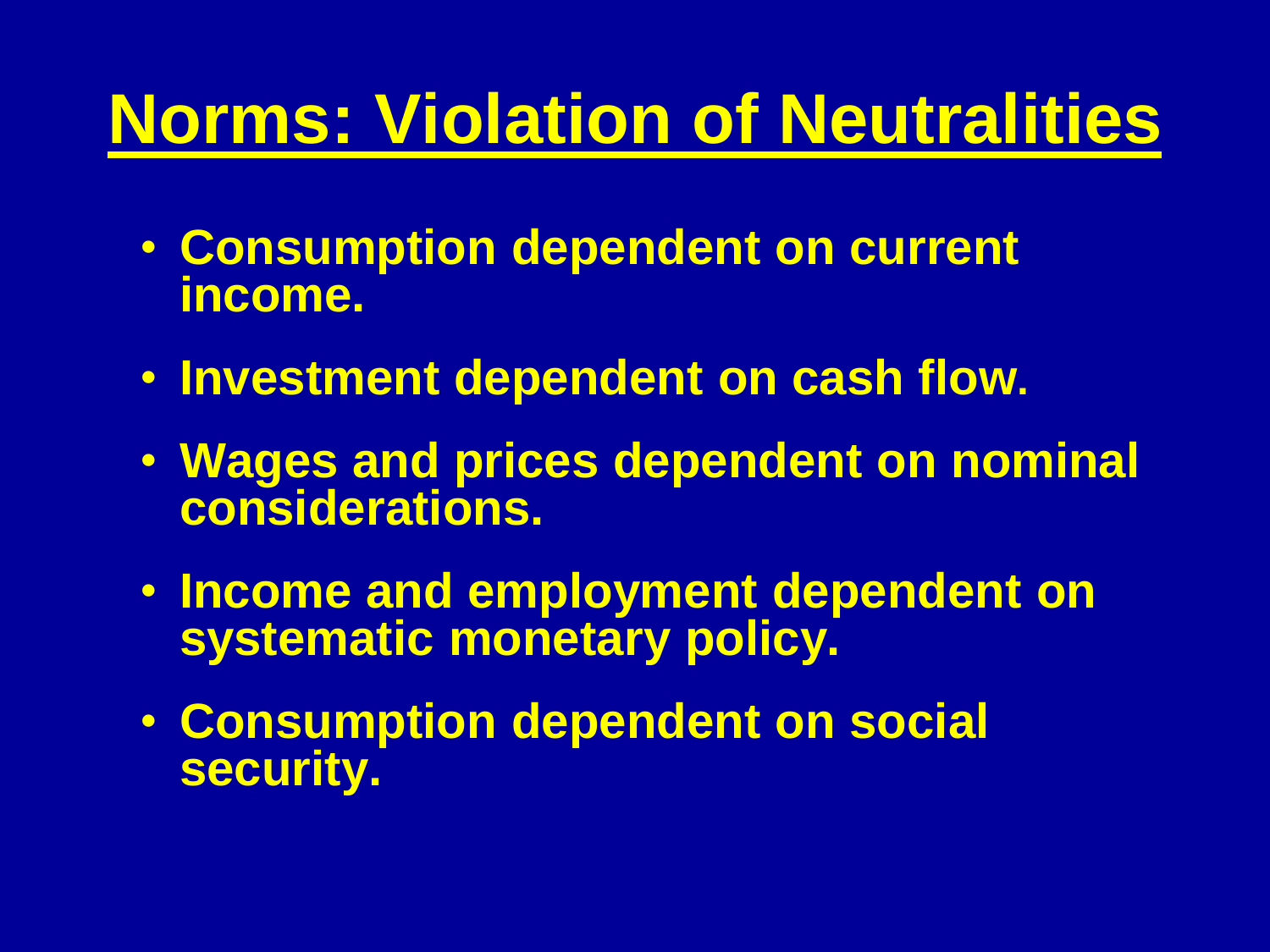#### **Bias in favor of Keynesians**

• **Keynesians:**

–**Theory based on observations of motivations.**

• **Neoclassical methodology:**

– **Cannot pick up differences between real behavior and behavior derived from abstract preferences.**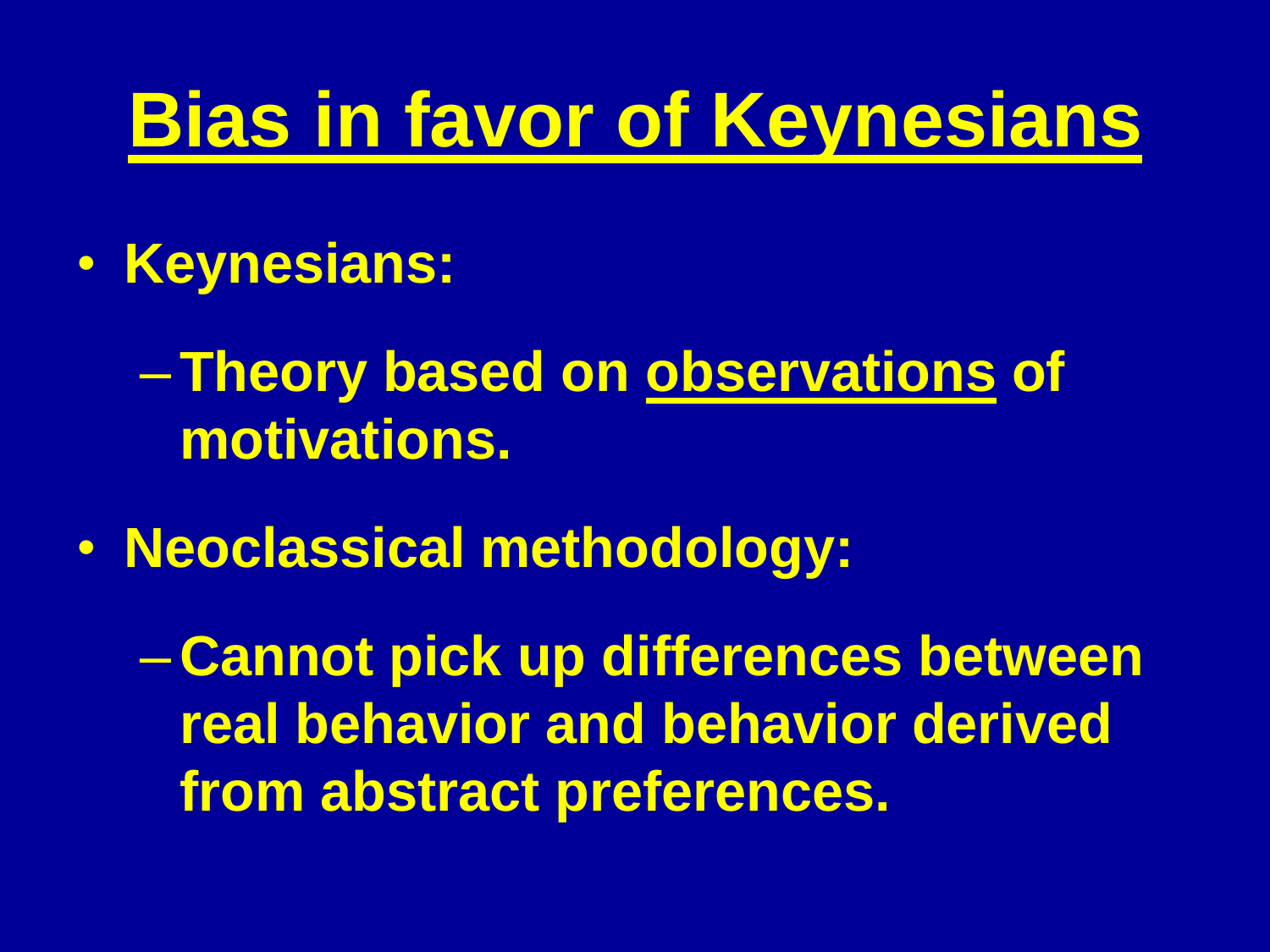#### **Exogeneity of Norms**

- **Norms assumed to be exogenous.**
- **Standard method in economics.**
- **Withhold doubts until the end.**
- **Endogeneity of norms will rarely nullify conclusions drawn here.**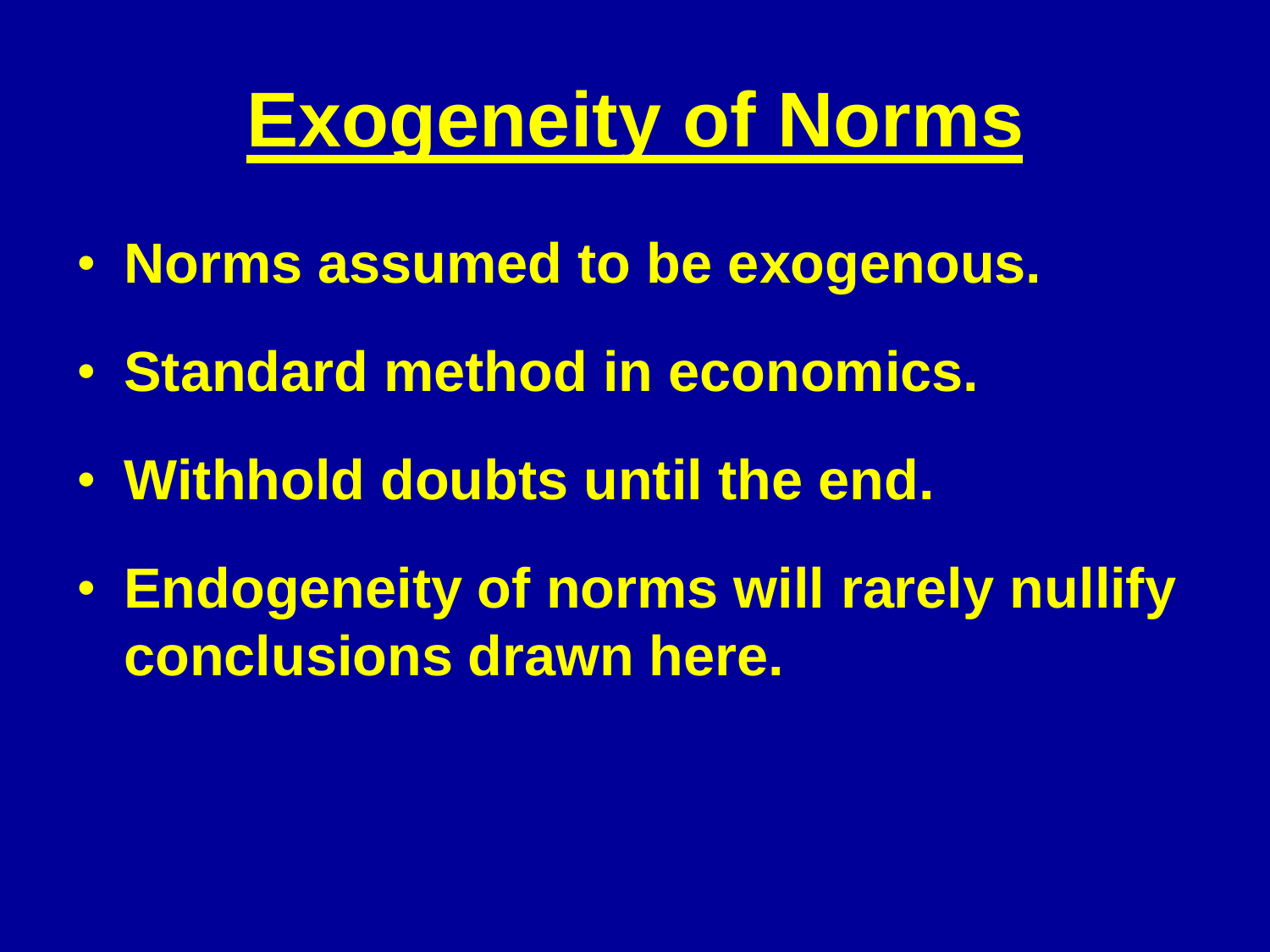#### **Outline of Lecture**

- **I. Introduction.**
- **II. The Missing Motivation.**
- **III. Ricardian Equivalence.**
- **IV. Consumption.**
- **V. Investment.**
- **VI. Natural Rate Hypothesis.**
- **VII. Rational Expectations.**
- **VIII. Methodology.**
- **IX. Conclusion.**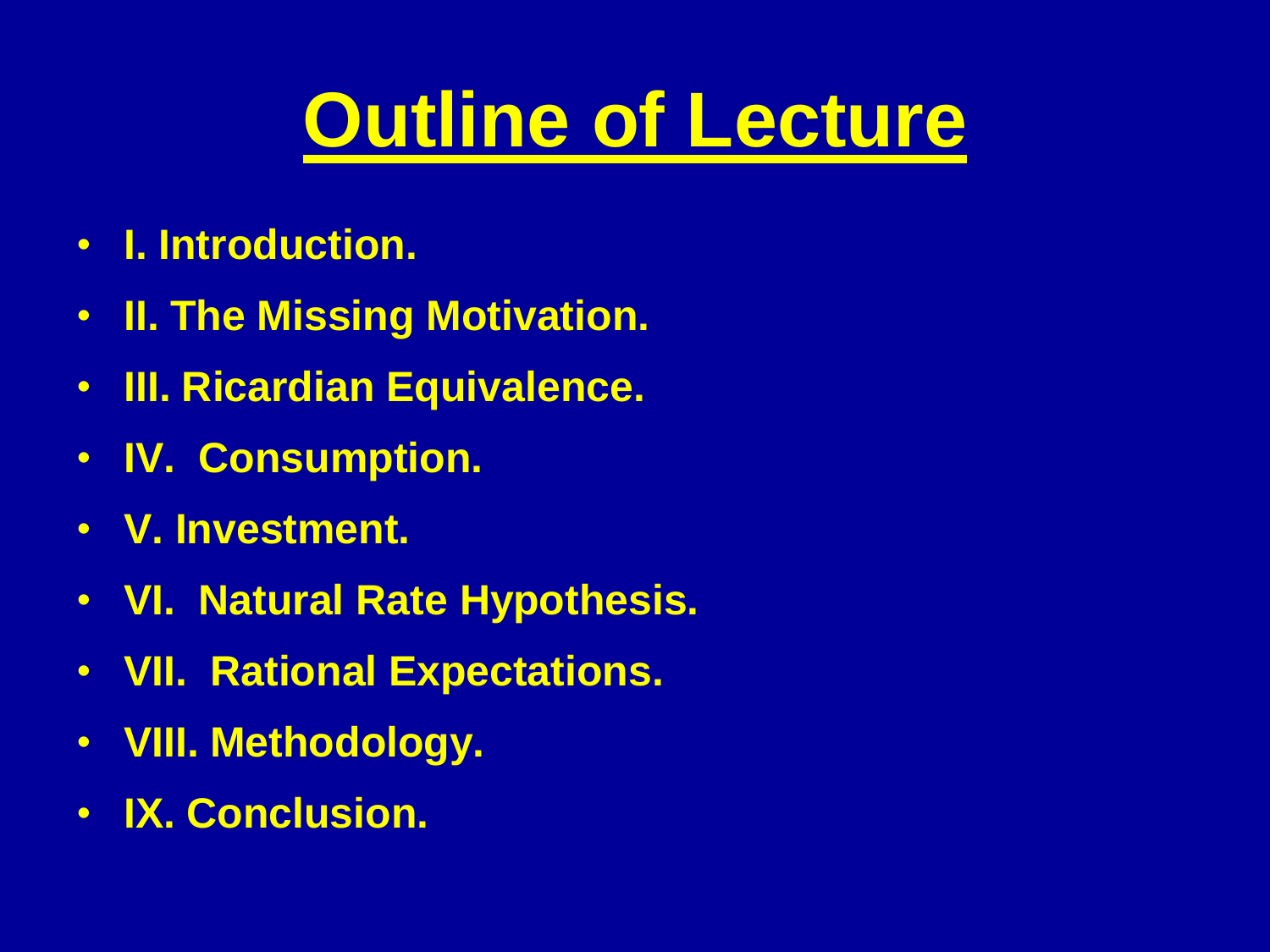#### **II. Norms: The Missing Motivation**

# **Have already discussed the missing motivation.**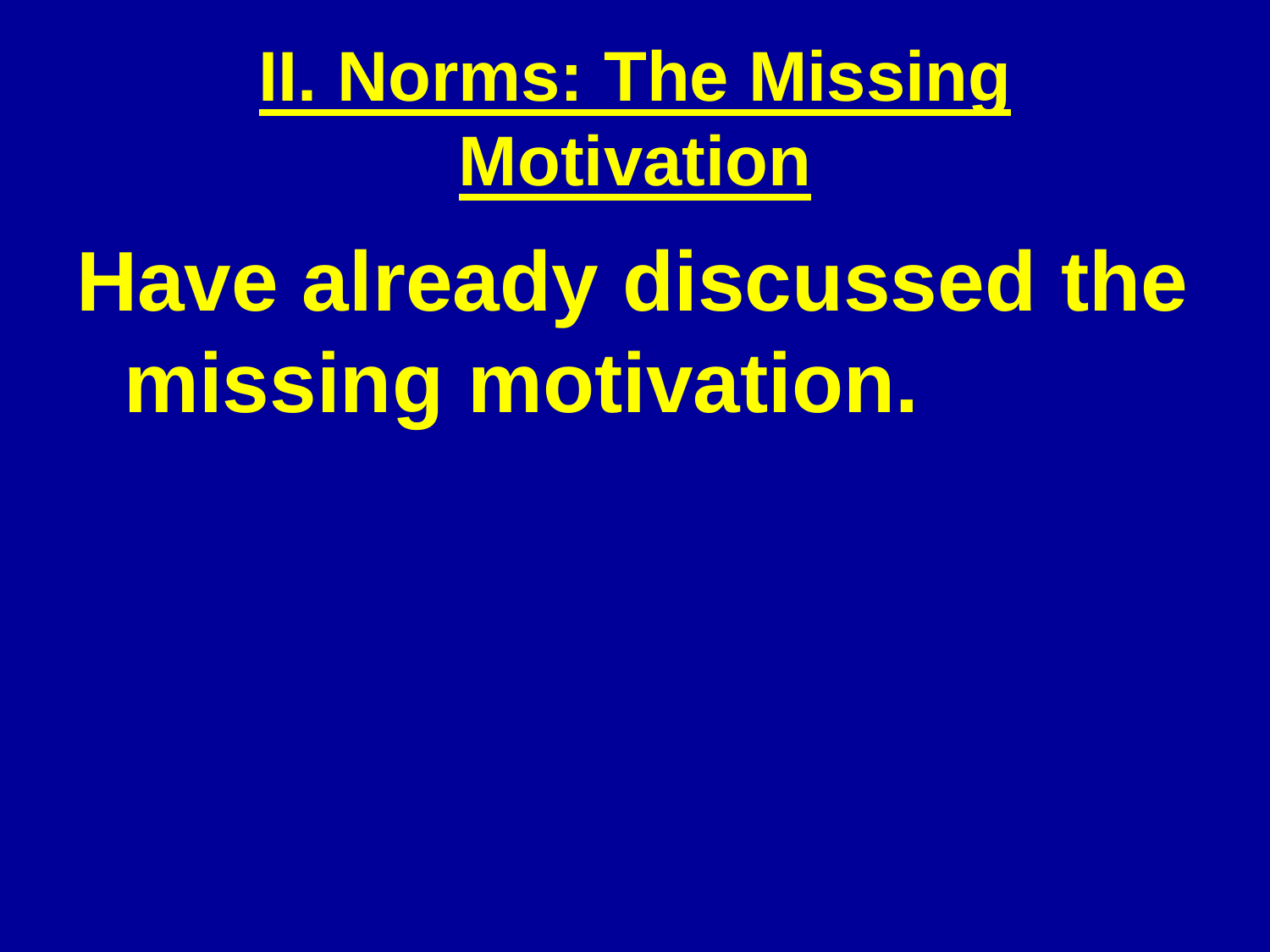#### **III. Ricardian Equivalence**

- **Standard Model.**
- **Parent's utility: U1 (c<sup>1</sup> , U<sup>2</sup> (c<sup>2</sup> )).**
- **Child's utility:**

**U2 (c<sup>2</sup> ).**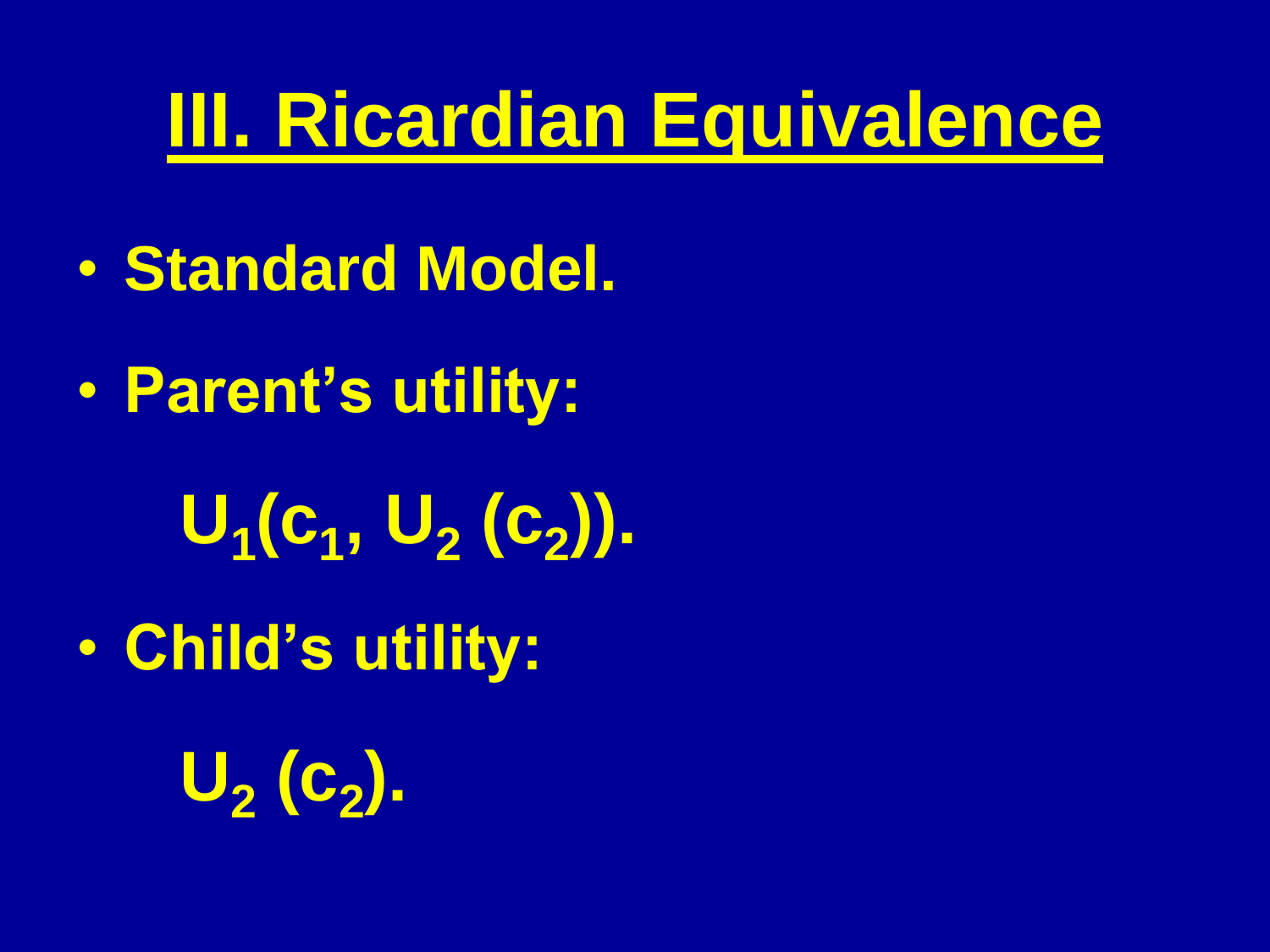### **Reasons for failure of Ricardian equivalence**

- **(1) infinite horizons.**
- **(2) strategic bequests.**
- **(3) childless families.**
- **(4) uncertainty.**
- **(5) differential borrowing rates**
- **(6) growth in excess of the interest rate.**
- **(7) lack of foresight about future taxes.**
- **(8) foreign ownership of debt.**
- **(9) tax distortions.**
- **(10) no bequests.**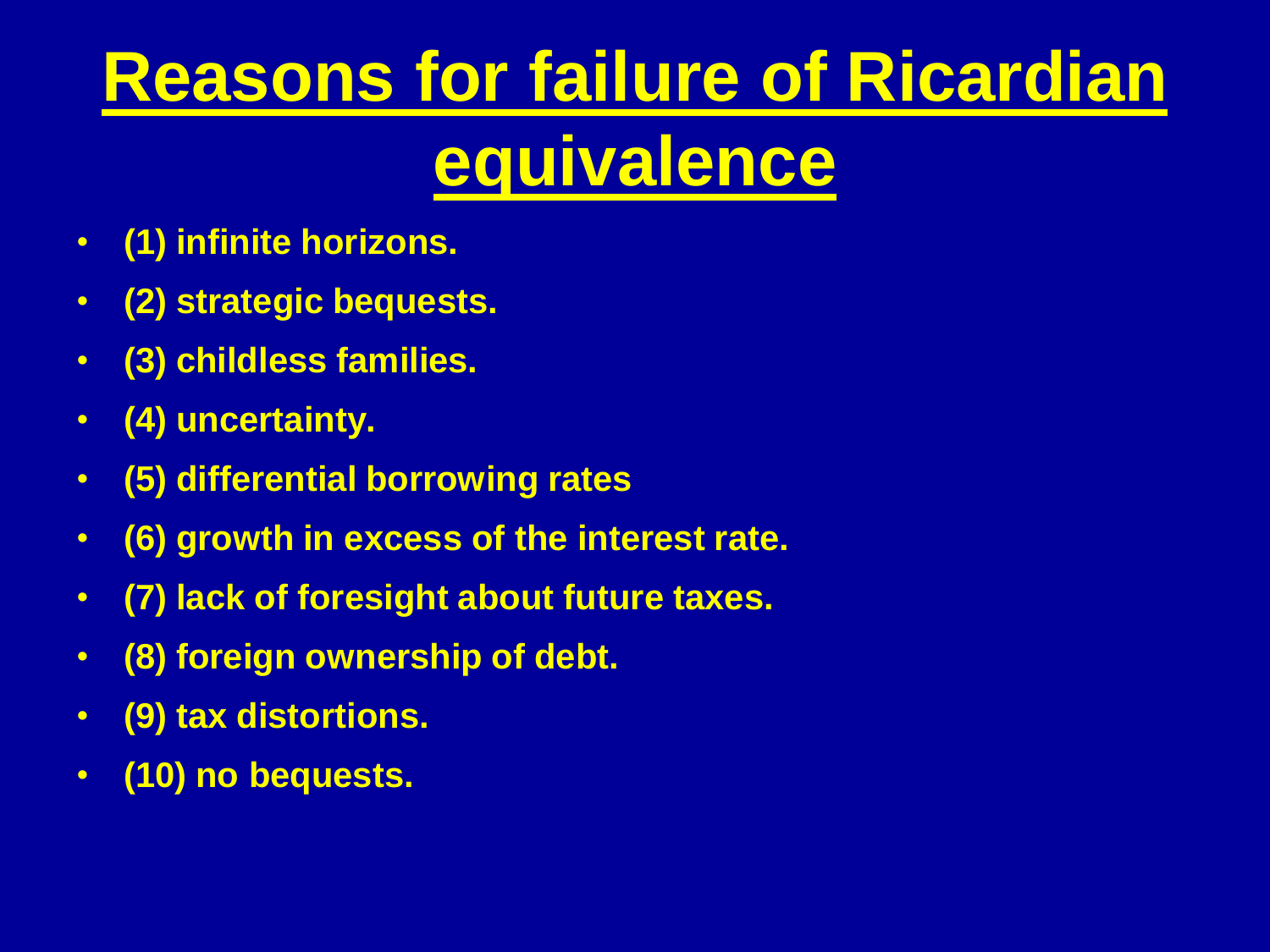## **Ricardian Equivalence as Tell-Tale**

- *Theoretical* **challenge.**
- **Unsuspected by economists.**
- **Two possible conclusions:**
	- **Realignment of macro.**
	- **Missing motivation.**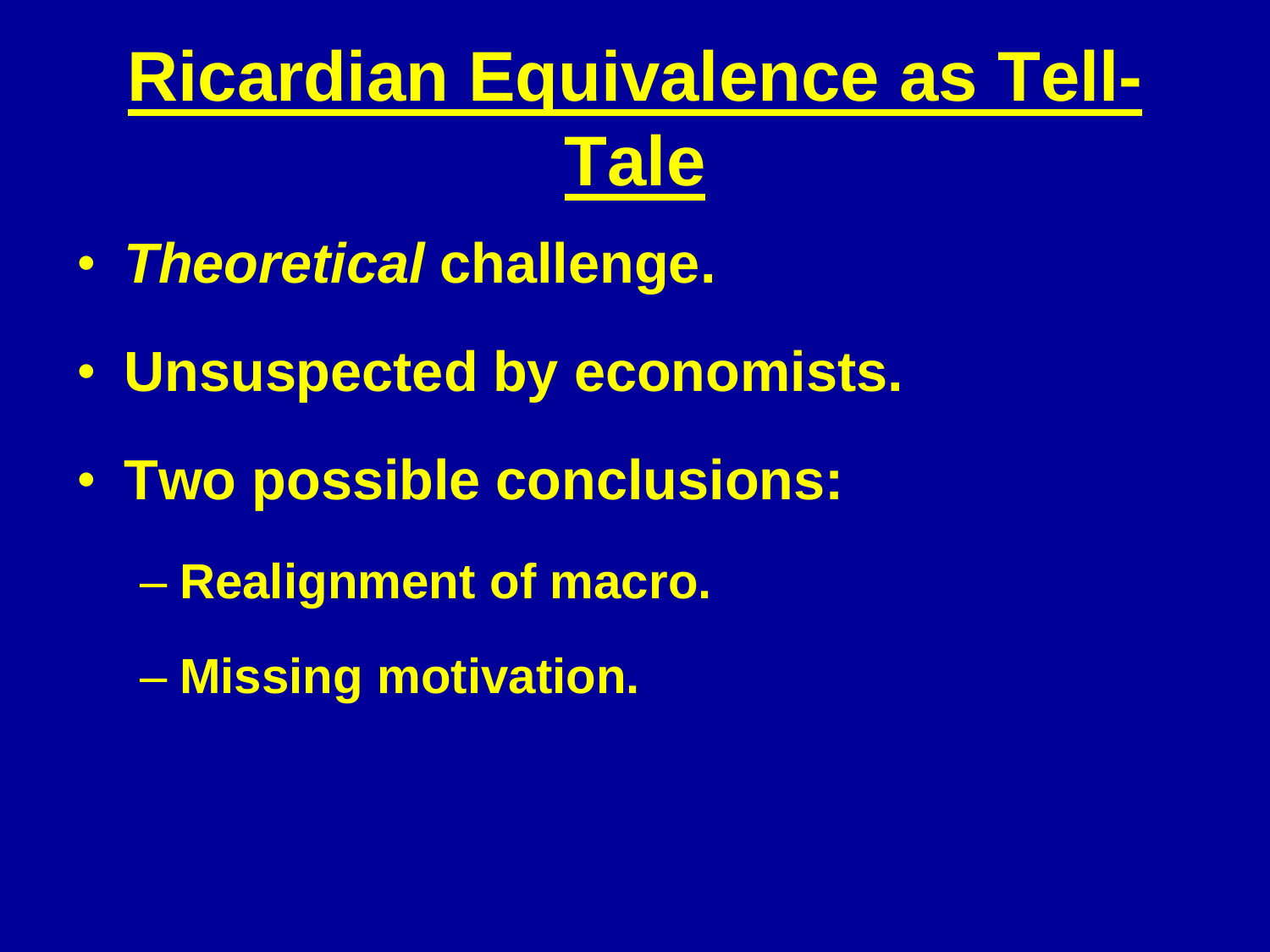

- **Andreoni.**
- **Bequest: type of gift.**
- **Social security transfer:**
	- **More money is parent's.**
	- –**Greater gift to child.**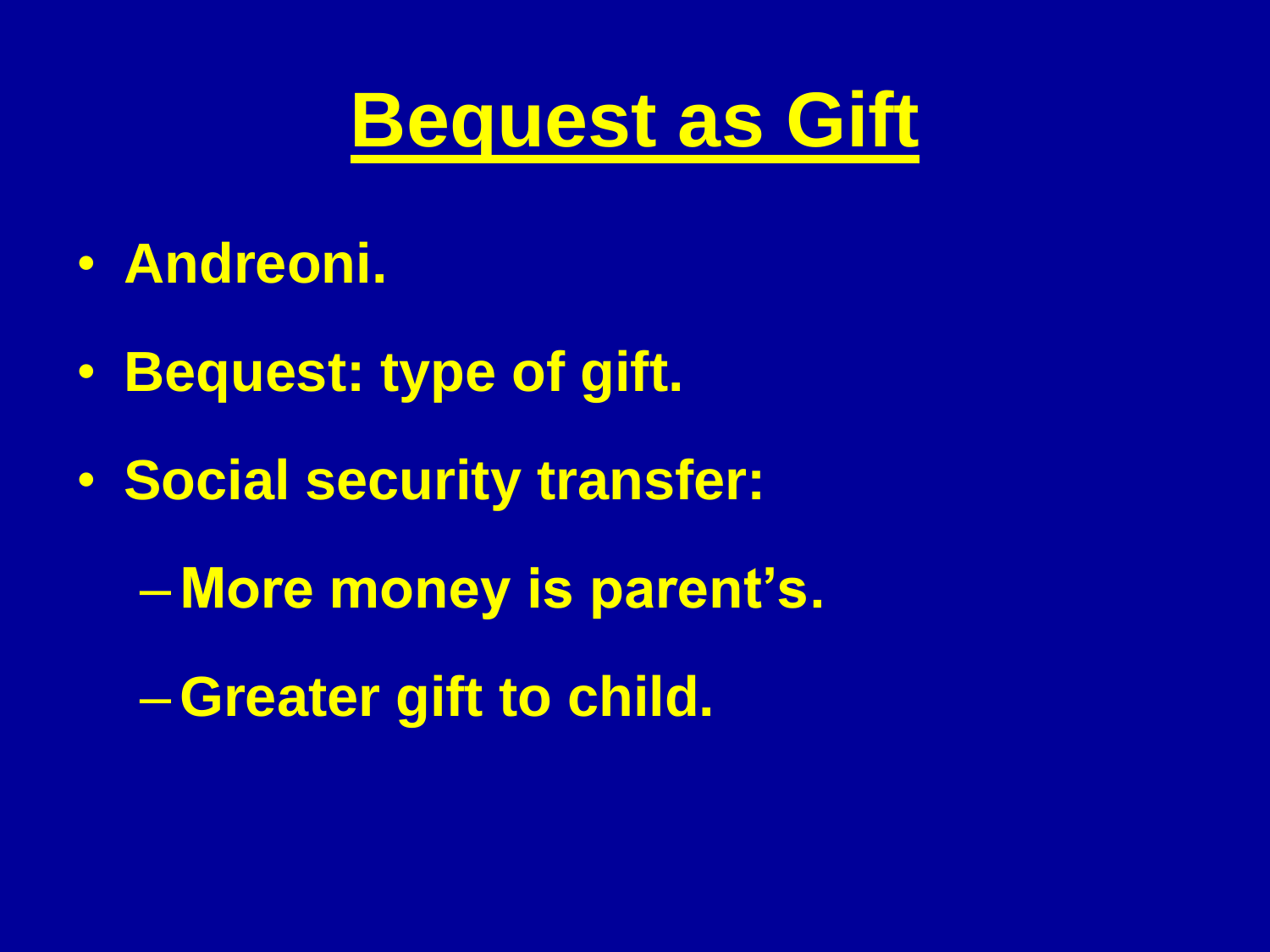#### **Warm Glow and Norms**

- **Gift gives "warm glow."**
- **Why?**
- **Parent thinks she is doing what she**  *should* **be doing***.*
- **Norms for bequests.**
- **Historic change in nature of bequests.**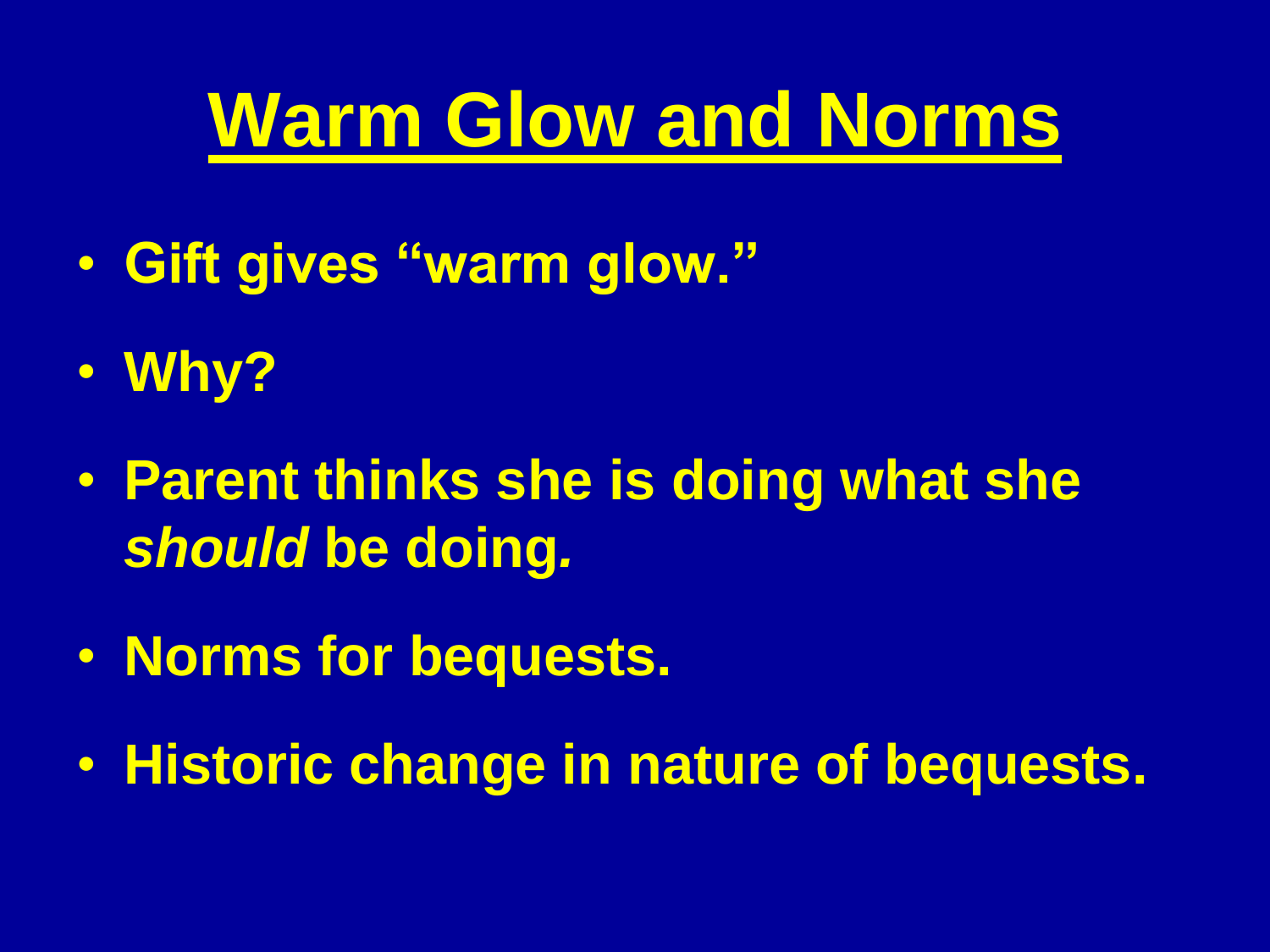**IV & V. Consumption & Investment**

• **Relative to Life Cycle Hypothesis:**

–**Excess dependence of consumption on current income.**

• **Relative to Modigliani-Miller:**

–**Excess dependence of investment on cash flow.**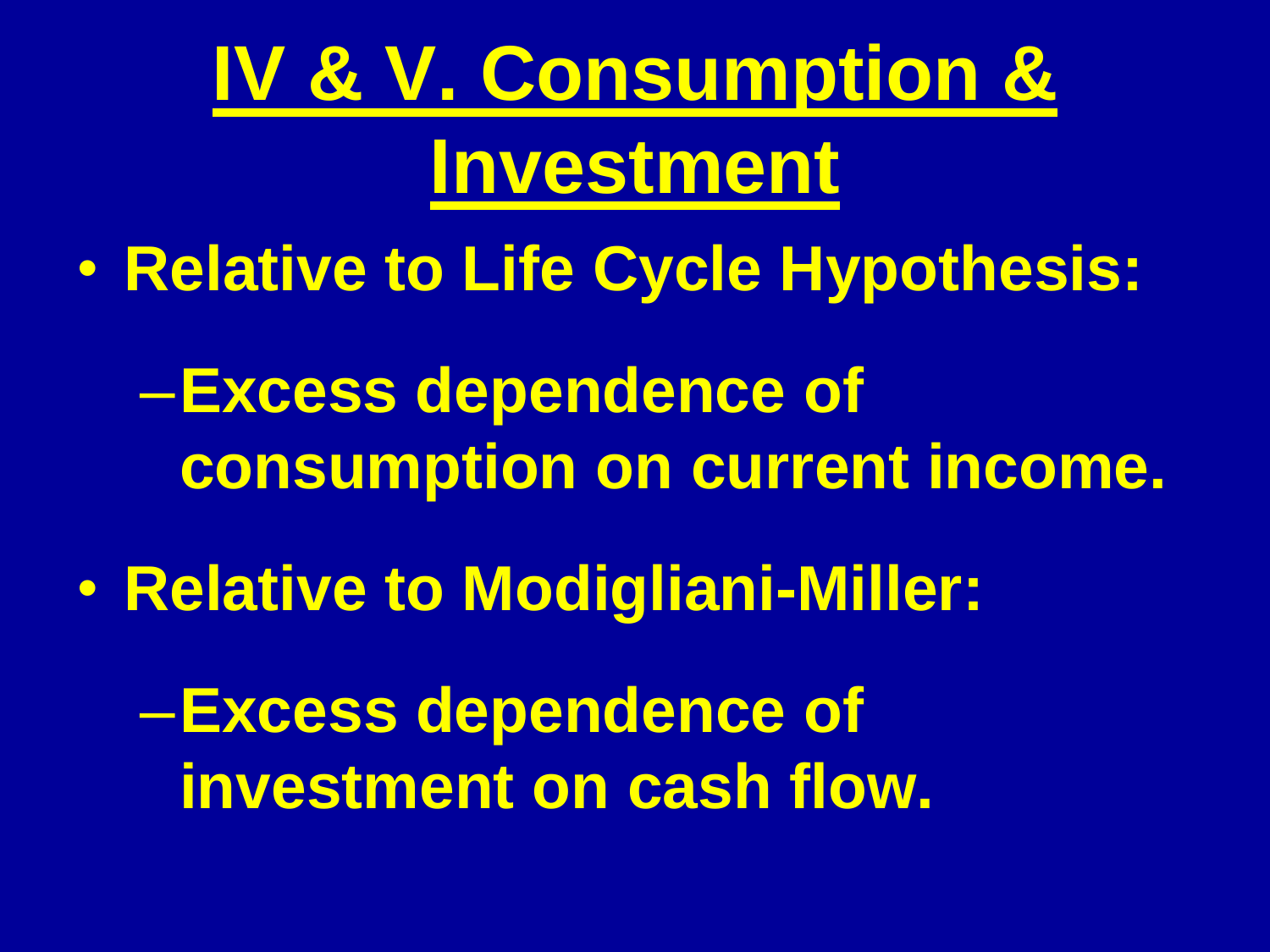#### **VI. Natural Rate Theory**

- **Description of reality.**
- **Acceptance:** 
	- –**Theoretical:**
		- **Care only about real outcomes.**
	- –**Empirical:**
		- **Failure to reject.**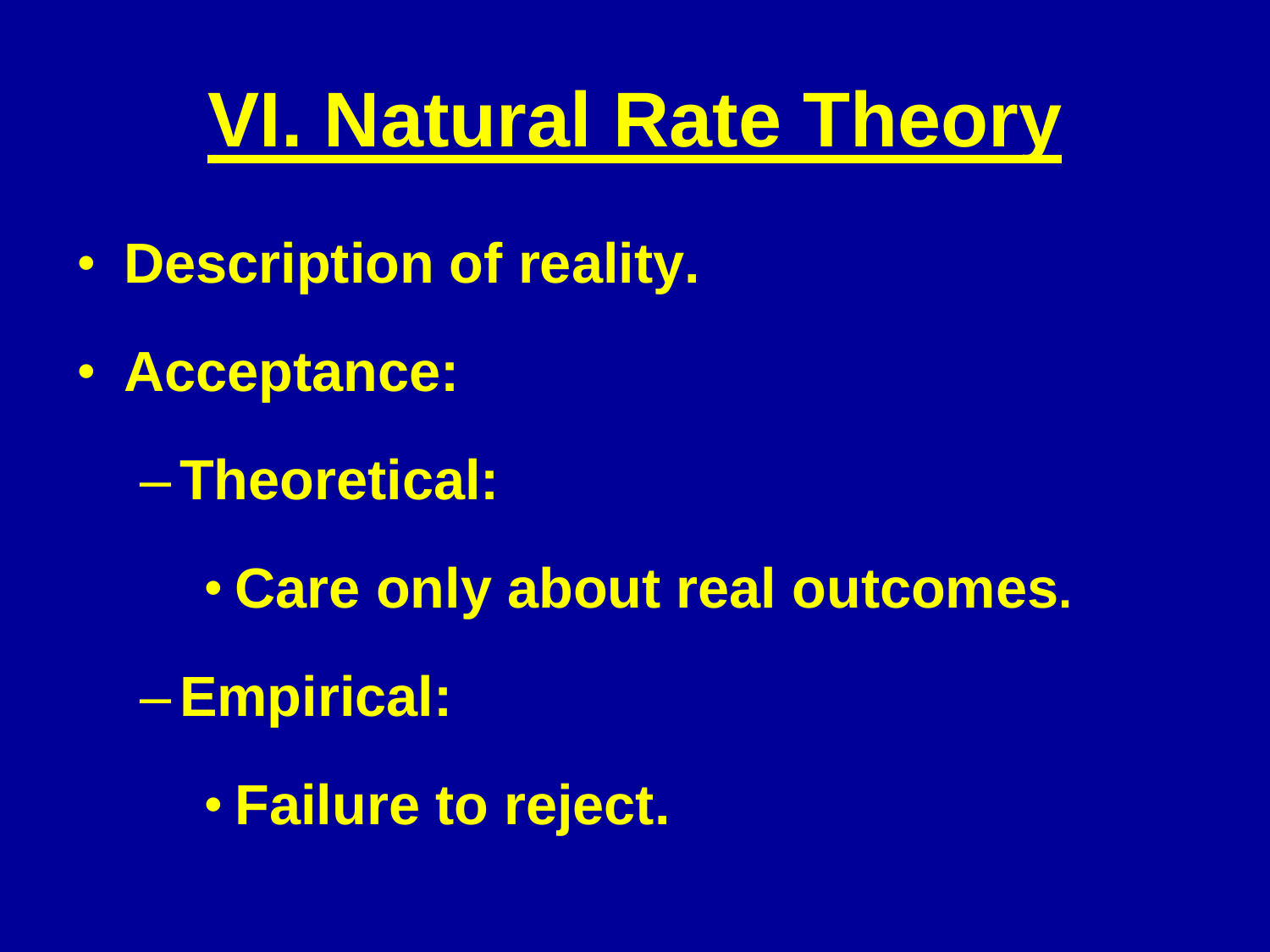#### **Excess Sensitivity in Wages**

- **Natural rate theory:**
	- –**Only real considerations.**
- **Excess sensitivity:**

–*Nominal* **considerations affect real wage setting.**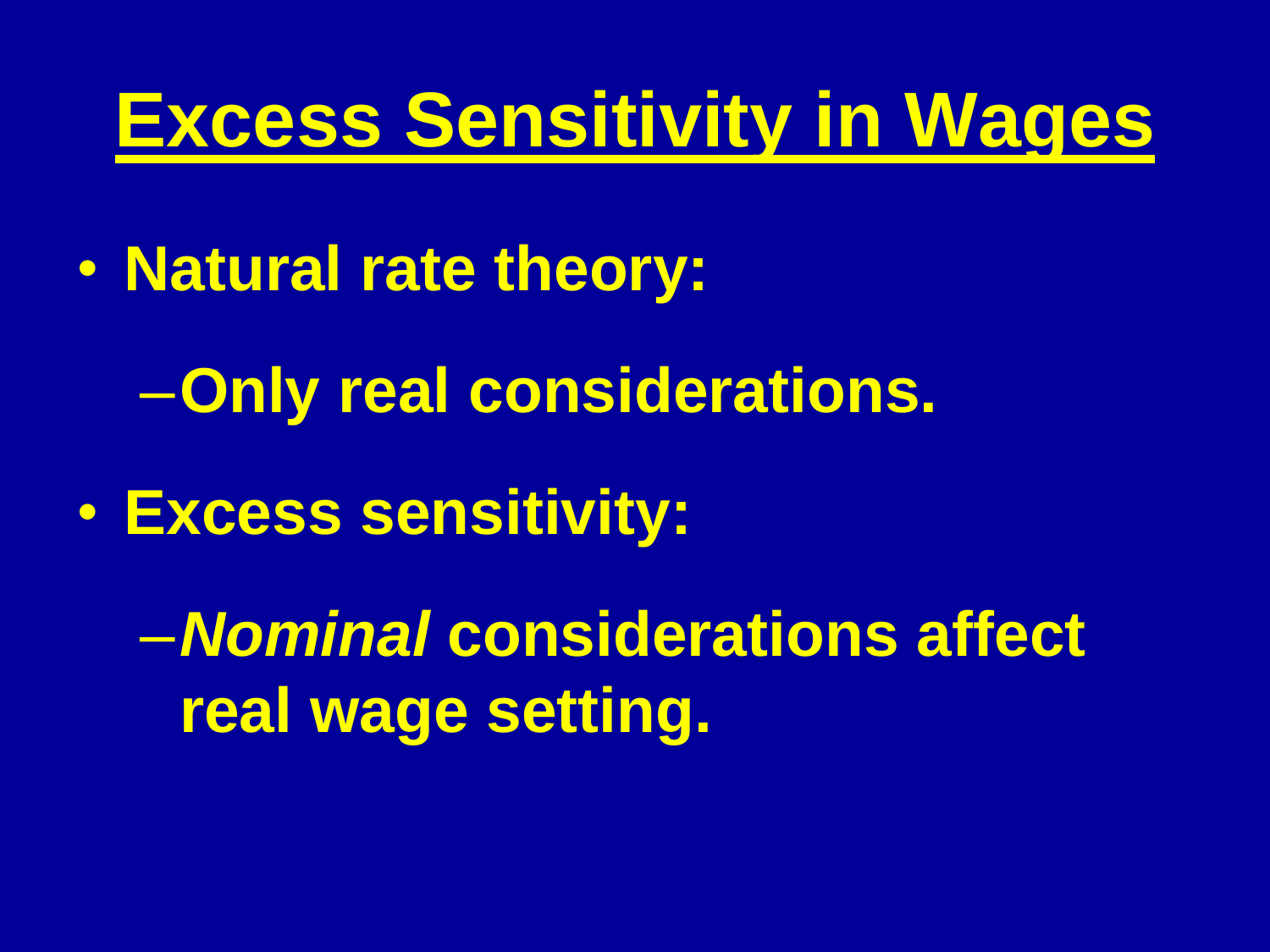#### **Starkest Example**

#### • **Money wage rigidity:**

- **Bunching in wage change distributions:**
	- **Australia.**
	- **Canada.**
	- **Germany.**
	- **Japan.**
	- **Mexico.**
	- **New Zealand.**
	- **Switzerland.**
	- **United Kingdom.**
	- **United States.**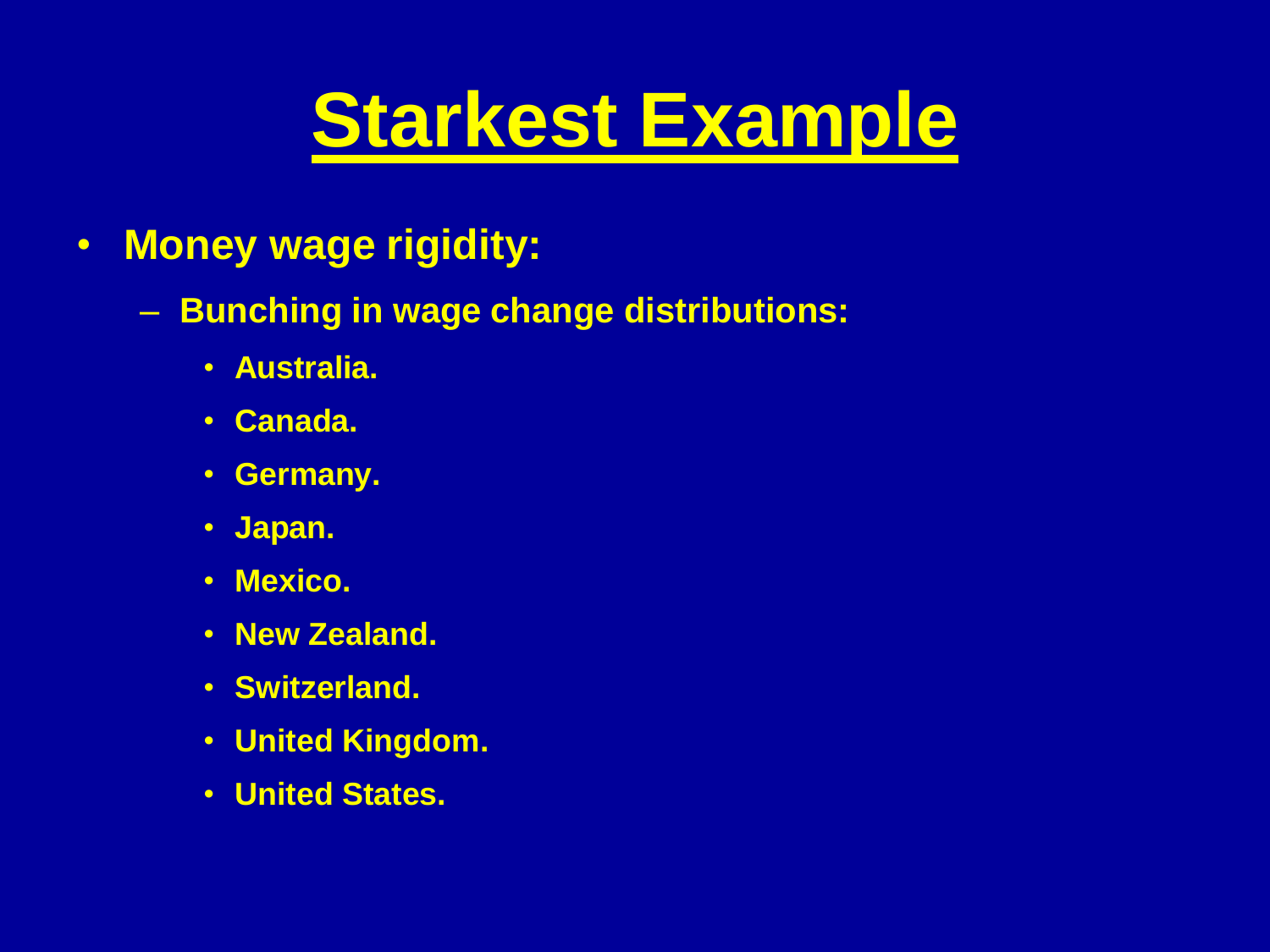

#### • **Absence of deflationary spirals.**

#### • **Explained by money wage rigidity.**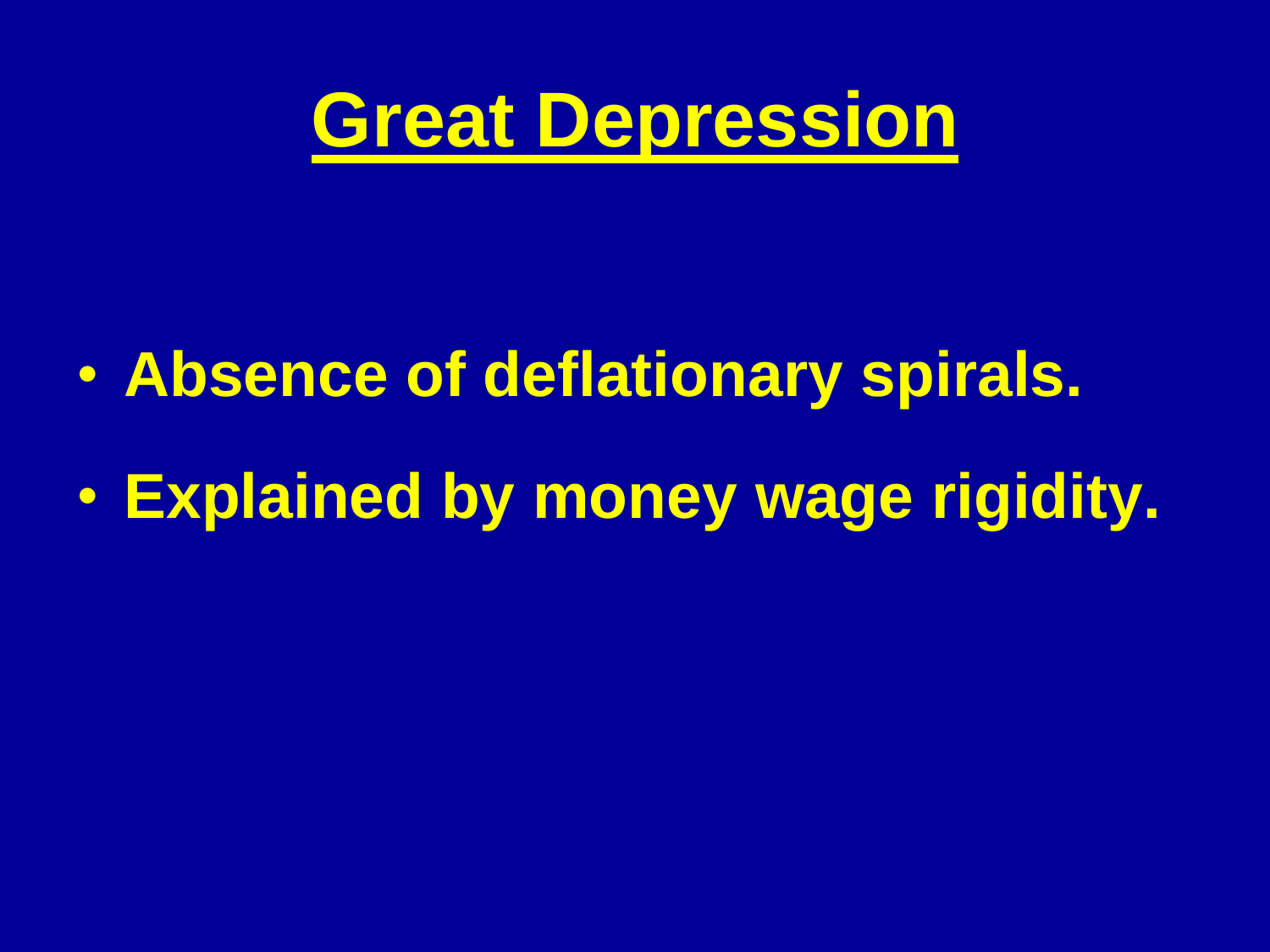### **Norms: Explanation for Sticky Money Wages**

- **Money wage rigidity:**
	- **Impossible to explain with only real considerations.**
- **Amendment to standard model:**
	- *Norm* **for wages.**
	- **Employees lose utility from money wage decline.**
- **Direct evidence:**
	- **Bewley interviews.**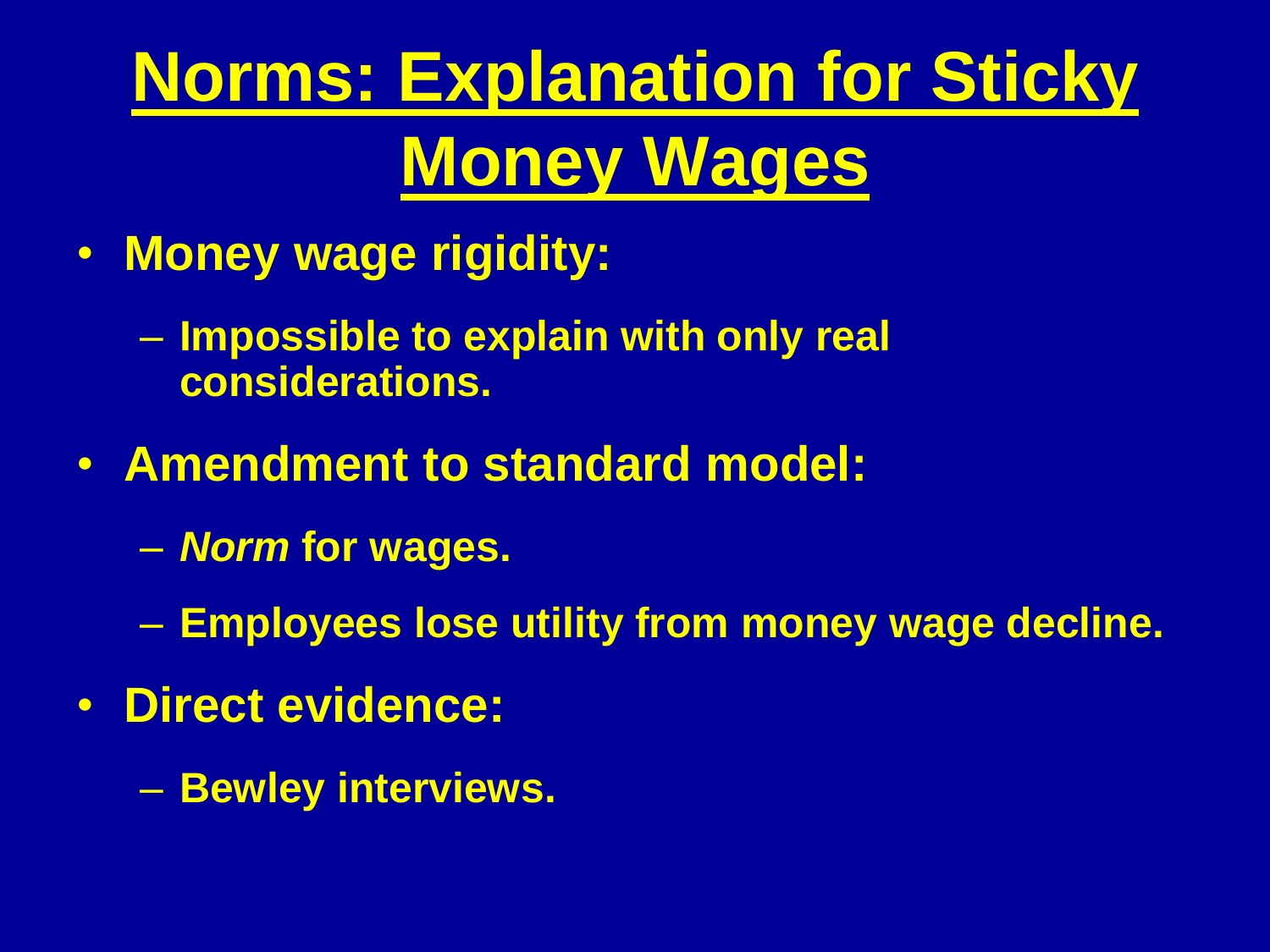#### **Violation of Natural Rate Theory**

- **Acceptance of money wage rigidity.**
- **Broader implications of such violation.**
- **Money wage rigidity:**
	- **Because workers have a norm.**
- **At** *least* **one clear violation of natural rate theory.**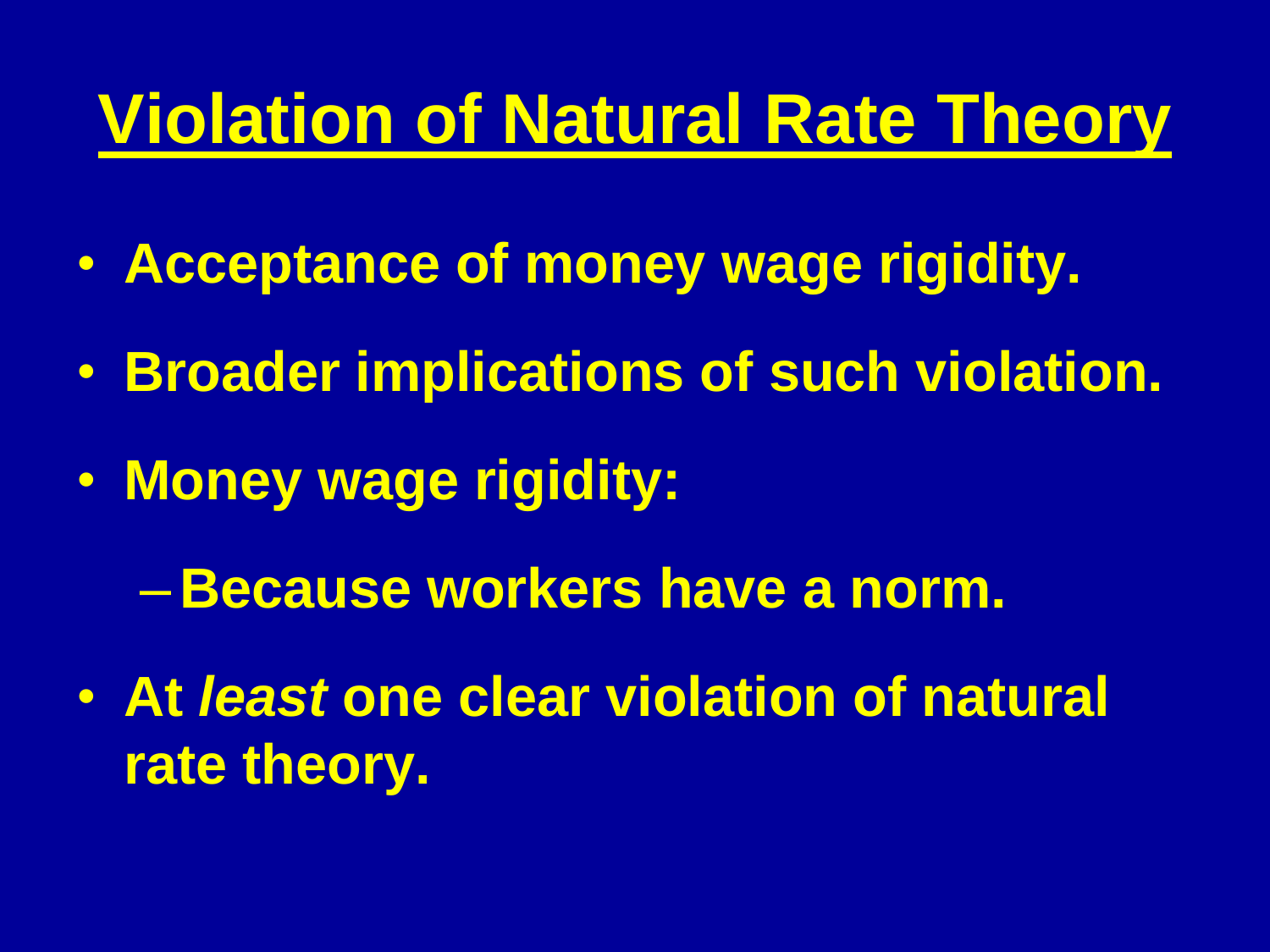

#### • **Further empirical possibility:**

**If there is** *one* **way in which nominal wages enter utility functions because of norms regarding wages, there could be**  *many other* **ways.**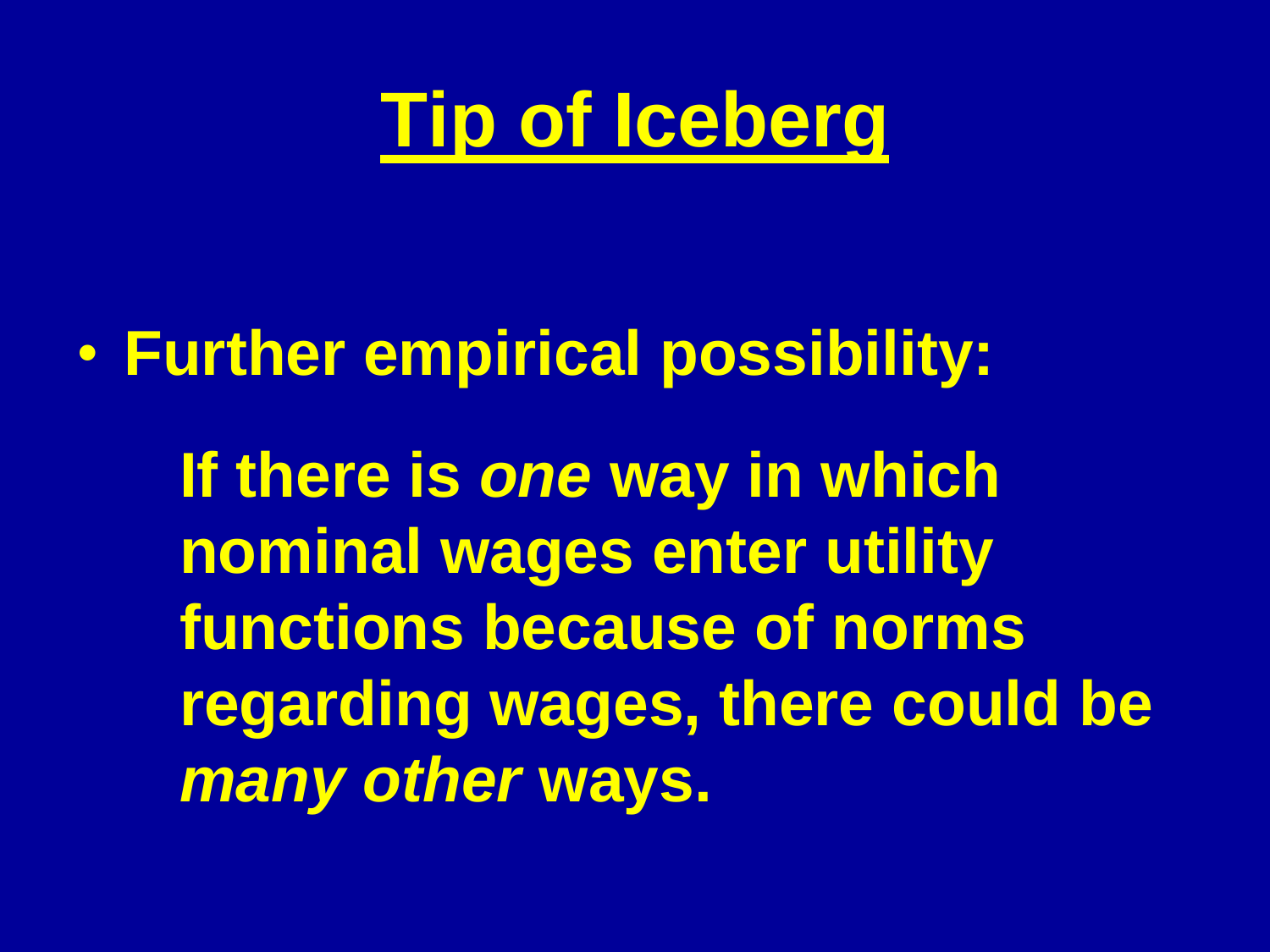#### **Norms for Wage Increases**

|                 |           | <b>Raise</b> Inflation |
|-----------------|-----------|------------------------|
| <b>Barbara:</b> | <b>5%</b> | $\frac{4}{9}$          |
| Ann:            | $2\%$     | $\mathbf{0}$ %         |

● **79 %: Barbara** *worse off* **economically. 64 %: Barbara** *happier***.**

• **Explanation: Norms for wage increases.**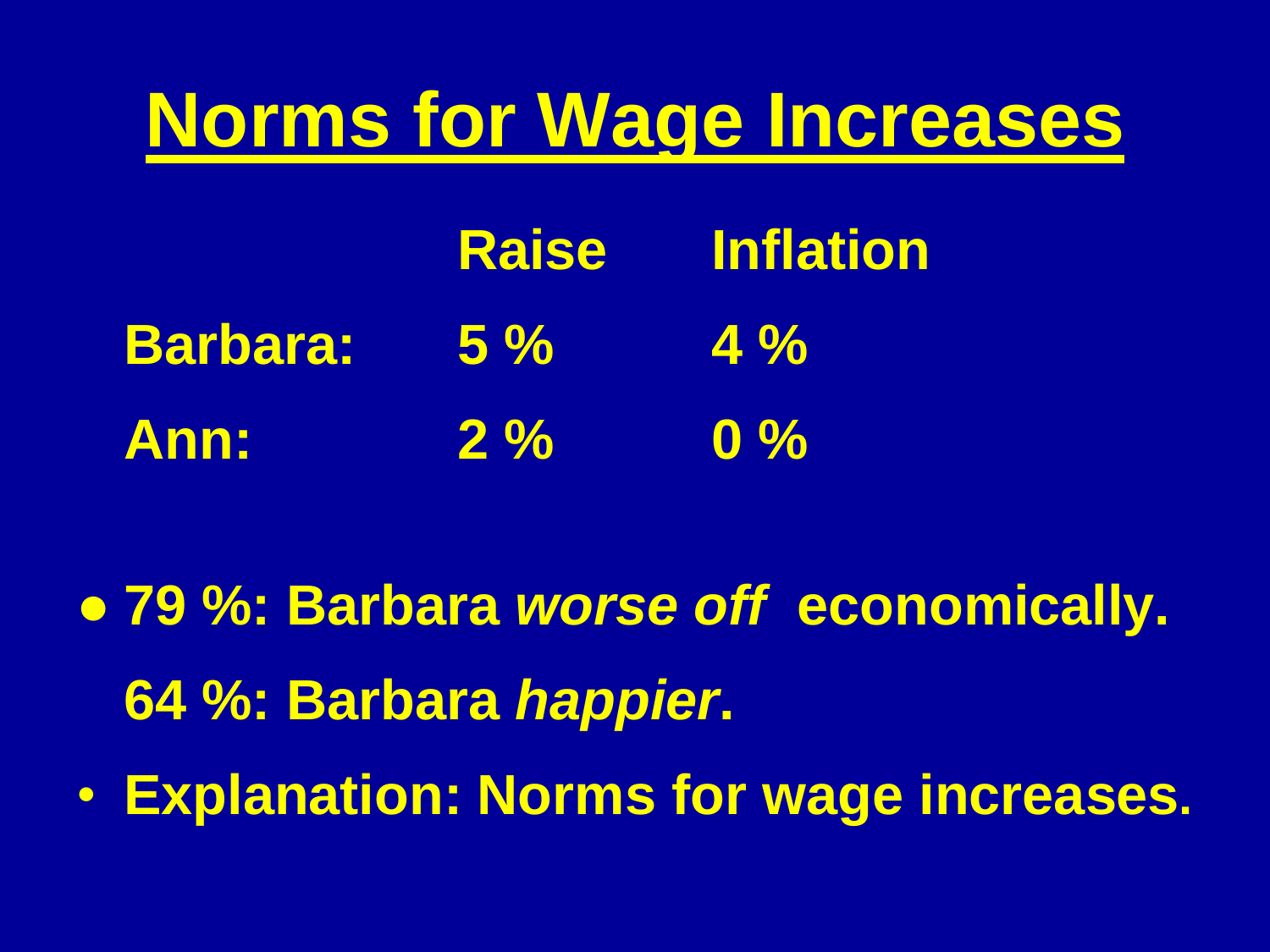#### **Shiller**

- **If my pay went up I would feel more satisfaction in my job even if prices went up as much.**
	- **Public: 49% agreed.**
	- **Economists: 90% disagreed.**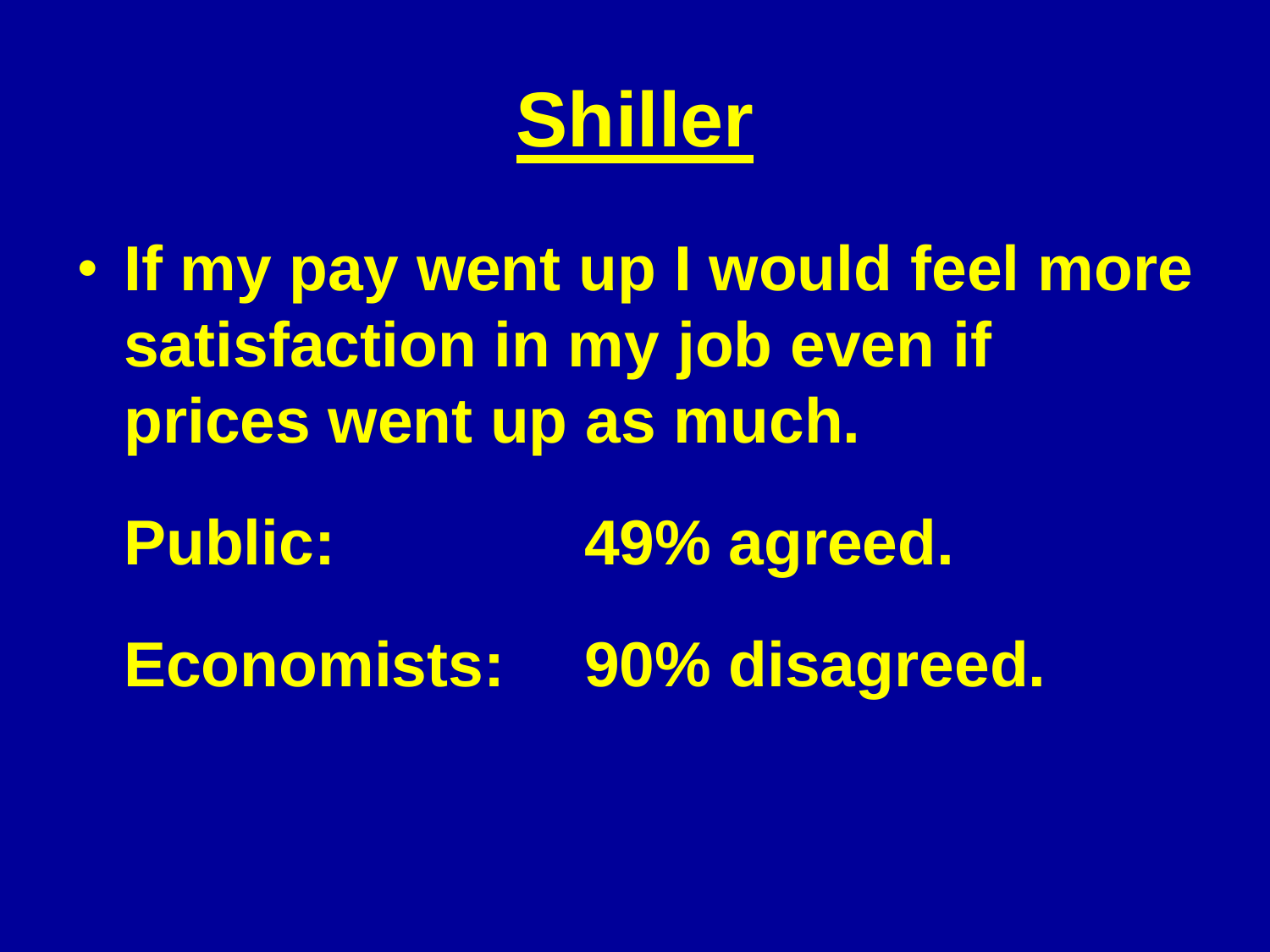### **Phillips Curve: Downward Sloping**

- **With such a norm, at higher inflation workers will not experience disappointment from receiving lower nominal wage increases than they think they should receive.**
- **At higher inflation,** *all things equal***, wage bargains will result in lower real wages.**
- **That will reduce the relative price that the typical firm wants to set.**
- **And therefore it will raise the rate of sustainable employment.**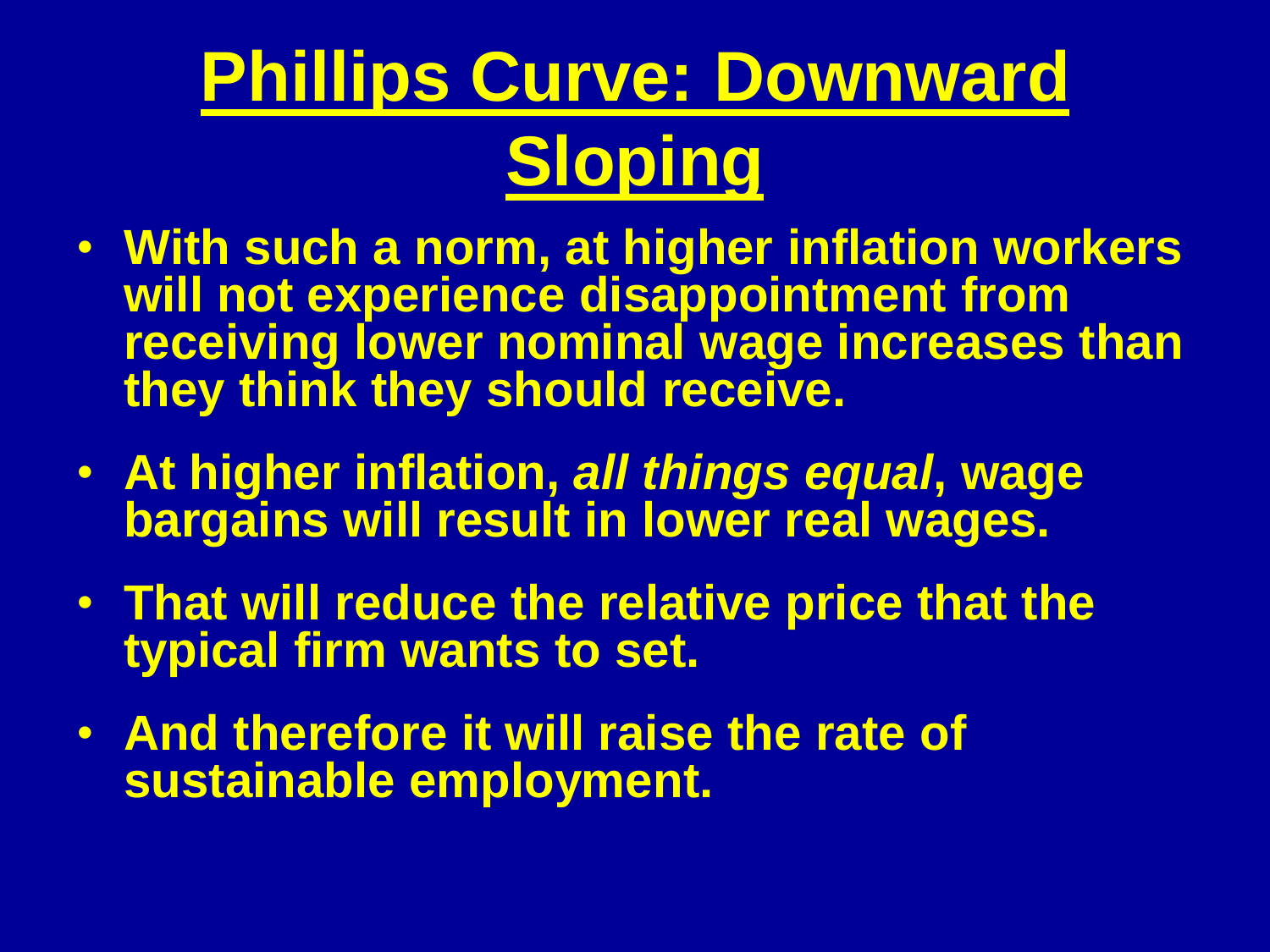#### **Low Inflation/High Inflation**

- **Low Inflation: Downward sloping Phillips Curve.**
- **High inflation: Upward sloping Phillips Curve.**
- **Reason for monetary vigilance.**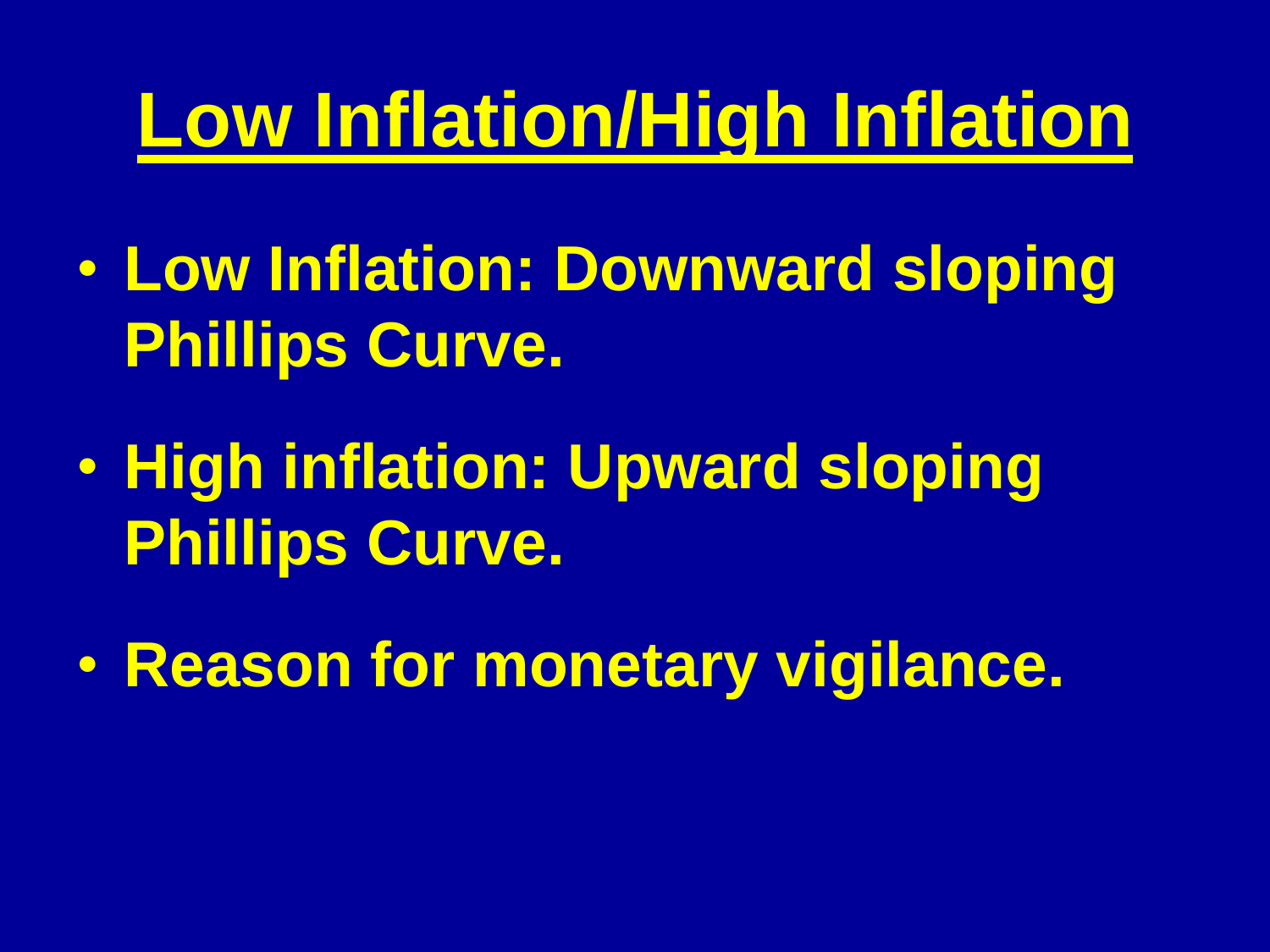

- **Prices are like wages.**
- **Strong evidence of price stickiness.**
- **Customers dislike price** *increases.*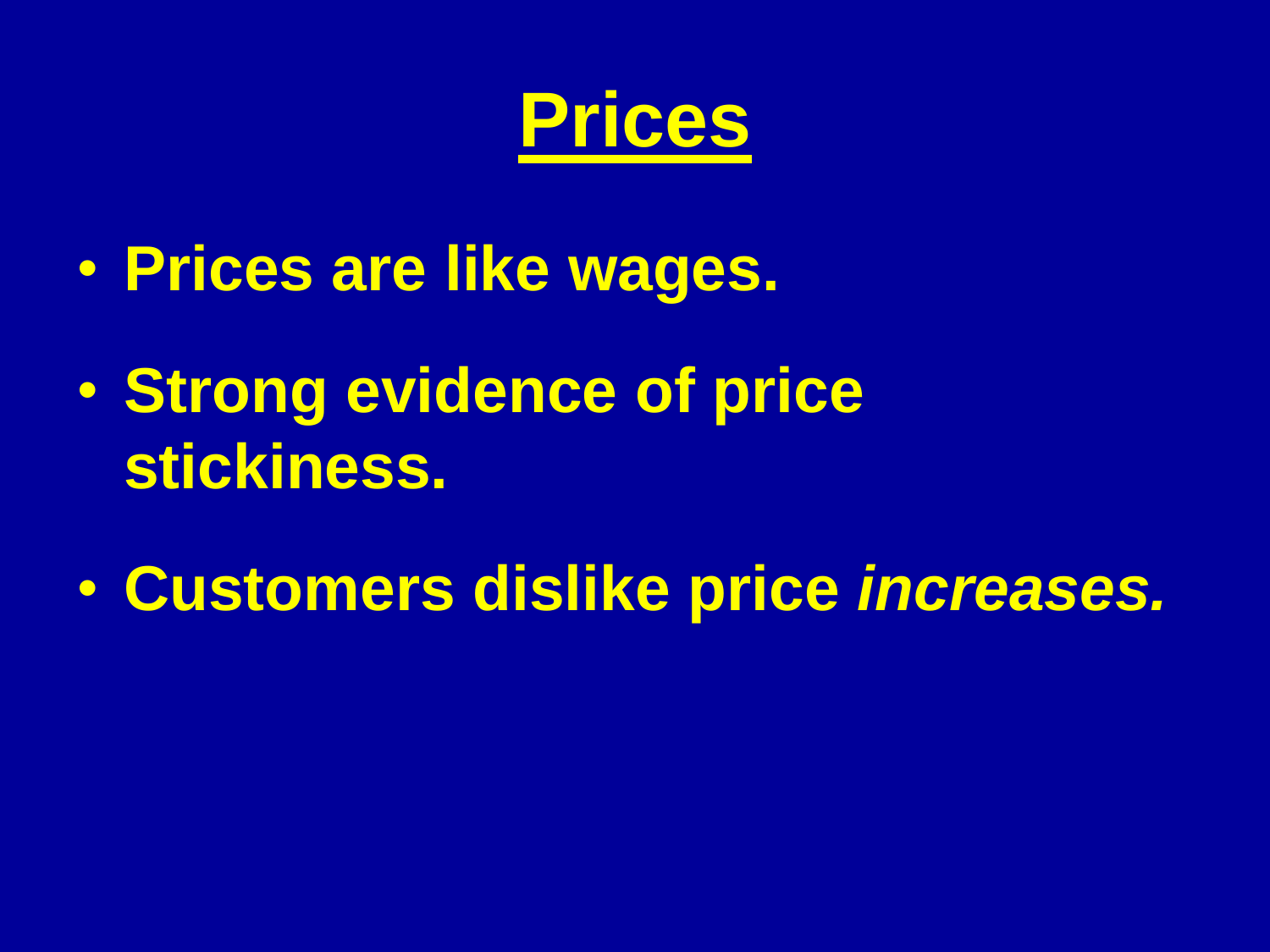## **VII. Rational Expectations Theory**

- **I will skip rational expectations.**
- **Piggy-backs on natural rate.**